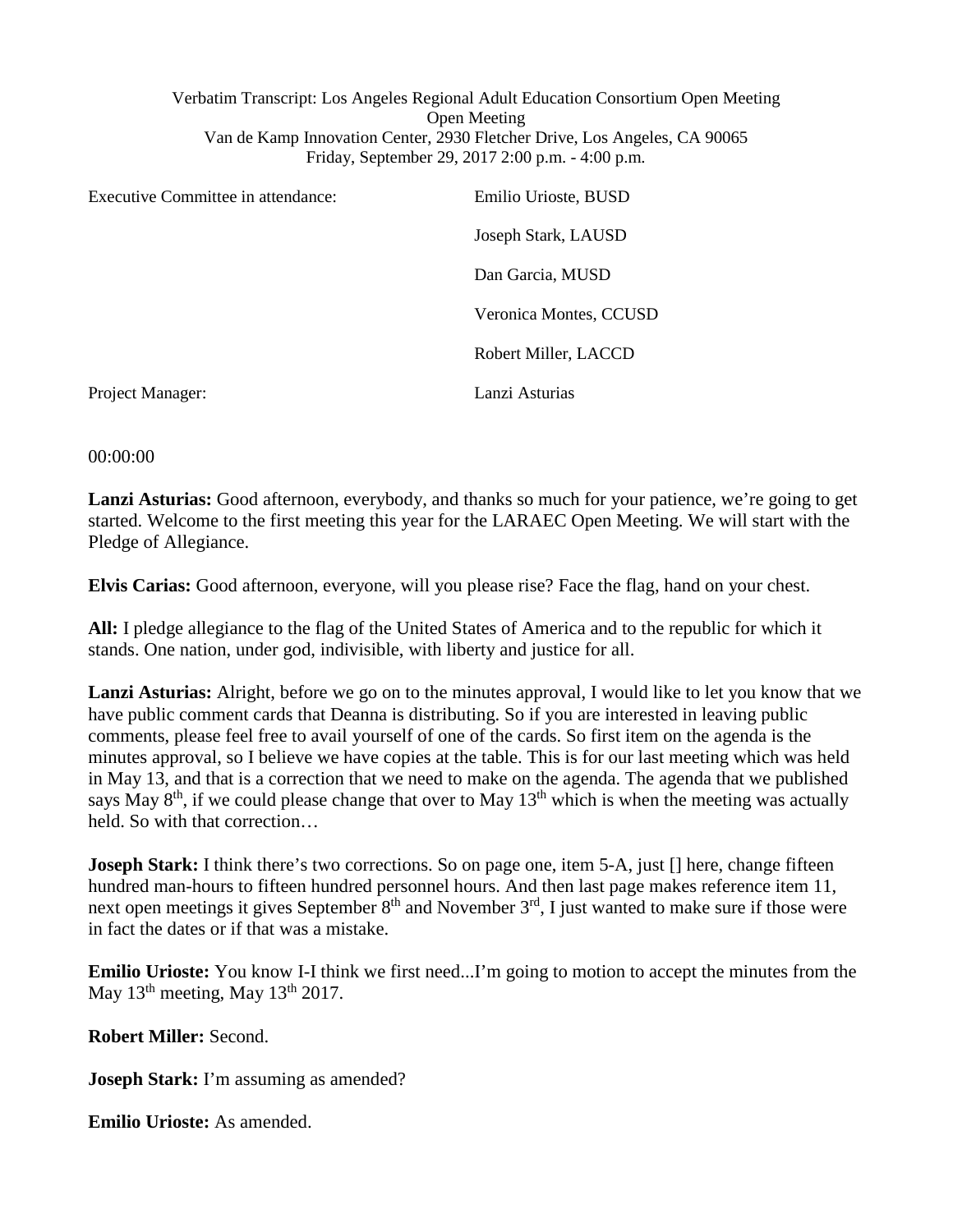# **Lanzi Asturias:** Yes.

**Joseph Stark:** Okay, so all in favor?

**Lanzi Asturias:** All in favor?

# **All Board Members**: Aye.

**Lanzi Asturias**: It is so *[unknown]*. Thank you. Alright, so moving on to the next item with the...consortium updates. The first element of the consortium updates is going to be a number of budgets. This is all sweet stuff but please bear with me. Alright, and so we have a number of budgets to go through. We're going to be going over the Final Expenditure and Progress Report, carryover reports, LARAEC/TTC budget, *[unknown]*, LARAEC Office Funding, and Data Accountability.

### 00:04:01

So we're going to start with the first one which is the...Final Expenditure and Progress Report. Now, everybody read that? No, actually we are putting that information in there just for your reference. There are many elements in each one of these budgets so here we are only summarizing the information. These budgets are going to be posted on the website where we can get some additional information. Right now we're just going to look at the summary and the—highlight the major elements for it. So in this case the expenditure, the allocation—bring it down a little bit please *[unknown]*. So to the summary section please. Right there. Summary—so, the allocation or the—the allocation for the consortium or the revenue for the year twenty sixteen-seventeen was a hundred and twenty-one million dollars, eight hundred seventy-two, nine hundred and forty-five. Of that, ninety-six million, eight hundred eighty-two thousand, two hundred sixty-five dollars were spent. And at the consortium, we have a carryover of nearly twenty-five million dollars.

### 00:05:25

Moving on to the next...budget. It represents the carryover of the—just scrolling down. Okay, so this represents the twenty fifteen-sixteen carryover budget, and again we cannot see—let's look at the summary table if you would, please. And on the summary table we have indicated that the carryover for fifteen-sixteen, this is the year prior, was twenty-eight million—little bit over twenty-eight million dollars. Of that, we spent—the consortium spent twenty-six million dollars. And it gave us a balance or a carryover if you will, of approximately two million dollars. This is important to know because we have a sunset time of December 31<sup>st</sup> for these funds, which means that these moneys need to be spent by the end of this year. Now, these budgets are reflected as of June  $30<sup>th</sup>$ , which means that by now probably those funds have already been spent, okay. So—and I notice that Adrienne Ann has a comment.

### 00:06:57

**Adrienne Ann Mullen:** Adrienne Ann Mullen, the director for the LA TTC. Our *[inaudible]* a large percentage carryover has been linked to the position, and that budget is to carry that position through December of 2017 and then it'll *[inaudible]* budget. Otherwise we are *[inaudible]* district position *[inaudible]* expires. So that'll be *[inaudible]*.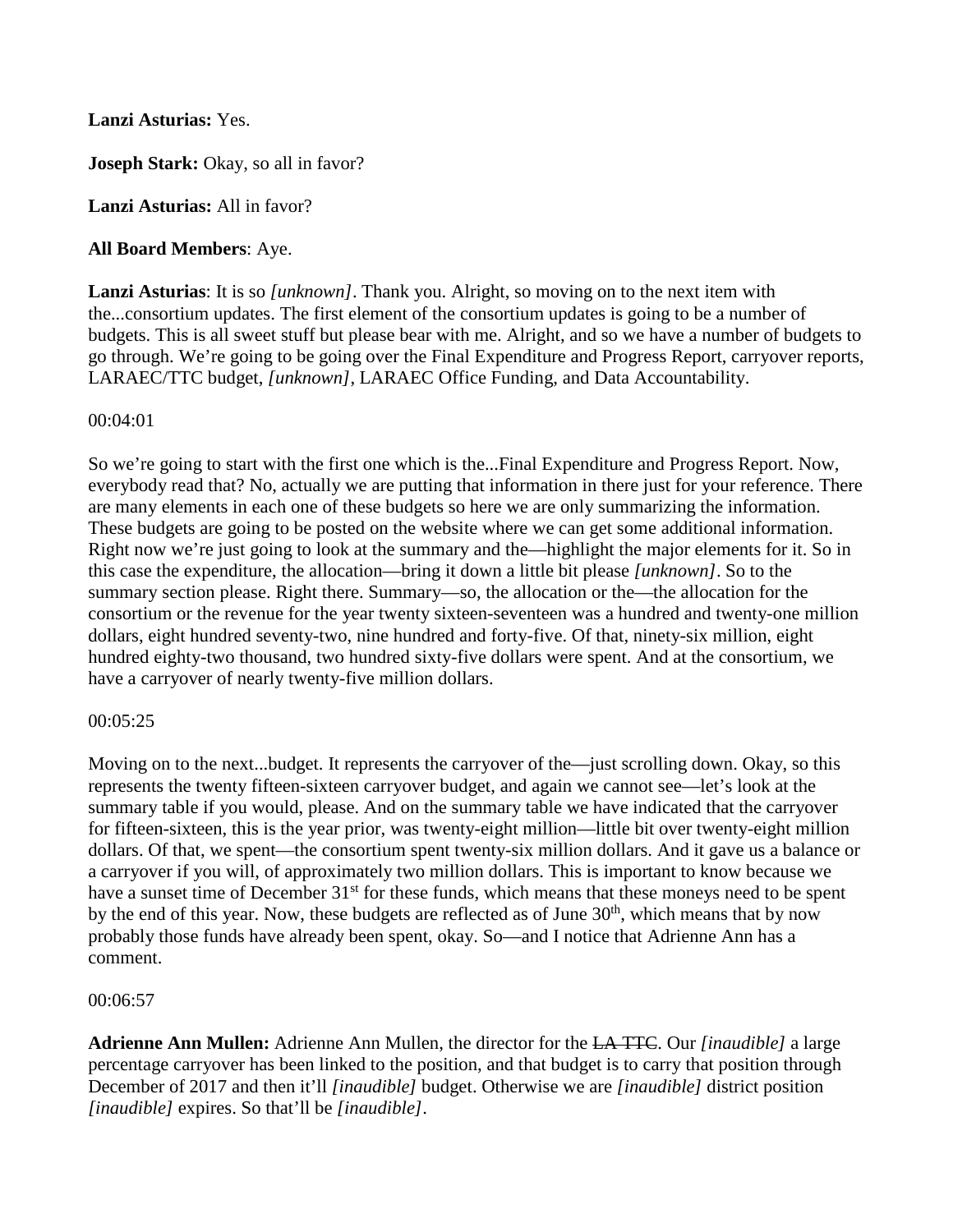#### 00:07:23

**Lanzi Asturias:** Excellent, thank you for the clarification. Moving on to the next carryover budget, that would be for last year, right, for sixteen-seventeen. And basically we're looking here at the amounts, at the percentage of the allocation of each college, of each—sorry, of each district, including the community college. In general, LARAEC carried over twenty-one percent of the budget, which is not far off from what the state as a whole carried over which is approximately twenty percent of the funds. If we go to the summary portion, in there it will indicate the amount of the carryover that each one of the districts is holding for a total of nearly twenty-five million dollars. The only district that has not had any carryover is Culver City, not last year, not this year.

**Emilio Urioste:** So, Mr. Asturias, I want to comment on Burbank. The—the purpose for this carryover —this carryover is a line to the development of an LVN program, and those facilities are go—have gone out for bid and we expect to have them installed along with the utilities so all of that funding is a line to a new CT program that would be coming to the adult school campus in Burbank.

Lanzi Asturias: Outstanding. Thank you. Moving right along, we'll go onto the next—

**Emilio Urioste:** I'm sorry, sir—the—the funding must be spent by twelve thirty-one eighteen?

**Lanzi Asturias:** That is correct.

#### **Emilio Urioste:** Okay.

Lanzi Asturias: Okay, moving right along to the next budget...and even though it does say—this one is the L—LA—LARAEC Activities Budget Report. Basically, from the beginning of the consortium LARAEC understood that there would be a number of activities that the consortium itself had to pay for as opposed to each individual district. And so moneys were set aside for these specific purposes. Expenditures that are included in here are the LARAEC conference, LARAEC YPB and...website development and maintenance and other activities such as those. So we have two years worth of budget, one hundred and sixty-six thousand, a hundred and thirty-three, and we have a total expenditures from those two amounts of one hundred and sixteen thousand dollars. So we can go to the summary section if you would, please. So the total allocation for the two years is three hundred and thirty-two thousand, again one hundred and sixteen thousand expenditures. We have a balance for carrying over of two hundred and fifteen thousand, six hundred and one dollars.

#### 00:10:46

Okay, moving on to the next budget, in—in that one, right now, the title indicates LARAEC activities report, that's the one that we just did. The title is incorrect, that should be "LARAEC Donations Report." So LARAEC has received a total of five thousand two hundred and fifty dollars in donations, and that amount is available for...expenditures, for miscellaneous expenditures.

#### 00:11:15

**Dan Garcia:** Just—just—can you go ahead and explain to the audience what the donations—and how they came about, please?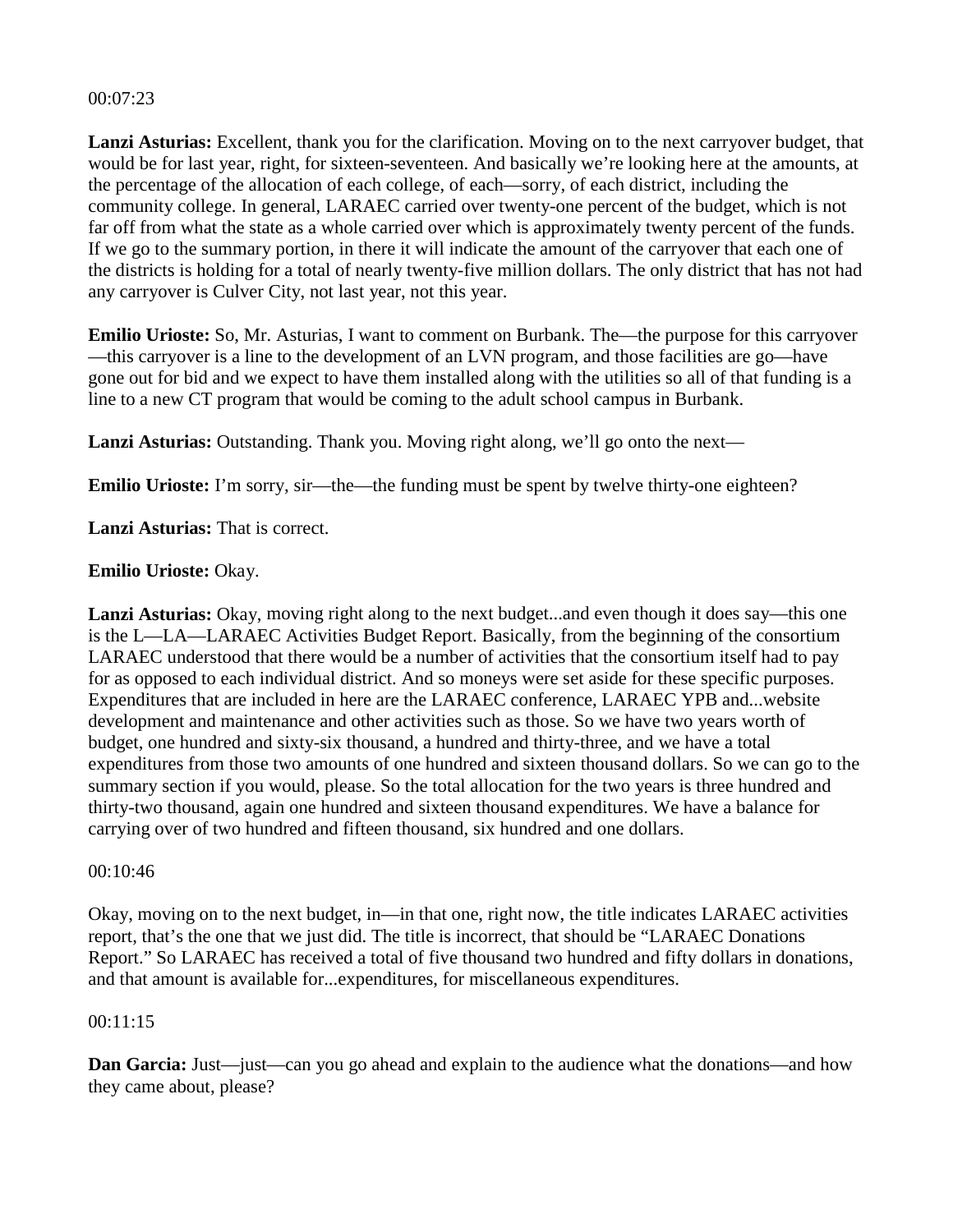**Lanzi Asturias:** Absolutely. So, the donations represent payments that vendors made to...to LARAEC to participate in the LARAEC conference last May. The total amount collected, I believe the amount was two hundred dollars if I'm not mistaken for each vendor. And so the...the total of all those payments equals to—so it's two hundred and fifty dollars, I'm sorry, so it's five thousand two hundred and fifty dollars.

#### $00:11:56$

And the last budget that—the second to last budget that we're going to look at is the LARAEC Office Staff Funding. Basically from the onset of the...the consortium, we have not come together to form a LARAEC office. Instead of staff members that would be working to assist in the project of implementing all of the activities for the consortium. That has been approved as of today and so we are just advising involvement that basically we have five positions that will be implemented. Number one being the project director, yours truly, we have two teacher advisors, and we have one budget analyst and an administrative assistant that we will be—that will be becoming a part of the LARAEC office and will be working for LARAEC to implement the regional comprehensive plan and to put *[unknown]* related to that. The next and last budget that we'll be talking about today—yes, we have a comment?

#### 00:13:13

**Veronica Montes:** Yeah. So the—the – just for clarification, all the positions will be housed at LAUSD with you?

#### **Lanzi Asturias:** Yes.

**Veronica Montes:** But they will be providing support and service to all five of the member agencies?

Lanzi Asturias: Absolutely. Yes. Thank you for the clarification. Moving on to the next budget, we're looking at the LARAEC Data Accountability funding. These were one-time moneys that were distributed by the state. Some of you may remember that a couple of years ago the state designated a total of twenty-five million dollars for a consortium to create systems to support data and accountability. Since then, we have been waiting...guidance from the state in order to implement these budgets. That guidance finally did come to us until, you know, a couple of months ago. They requested for us to draft a plan and submit it to the state. That plan has been drafted, submitted, and will also be posted on the website.

This is basically a second phase of the plan, and it indicates basically how funds have been distributed to each one of the districts and the total amount that was distributed. So as of late, the amount distributed about two or three months ago was two and a half million dollars. Eight hundred and seventy thousand had been previously distributed to consortium—I mean, to the members of the consortium, to each one of the districts. And we have set aside the amount of one point two six million for the development of a common LARAEC data system. The total amount of the distribution that we received from the state, from those twenty-five million dollars, and by we I mean LARAEC received, was four point six million. And if you go to the summary, basically highlighting the same thing here, and again software development, this is a request for proposal, one point [*unknown]*.

**Emilio Urioste:** And this...this is to be spent by...June of 2018?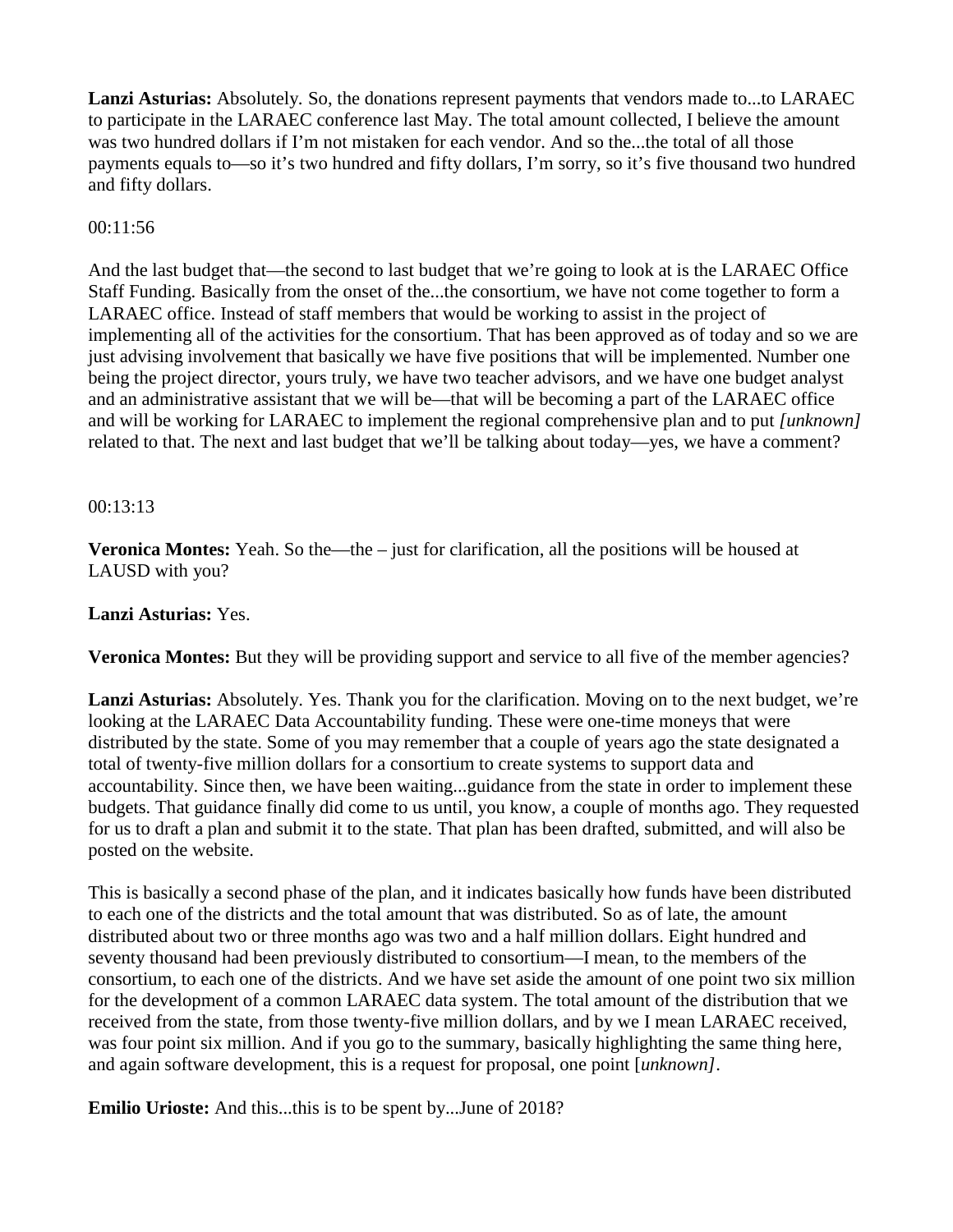Lanzi Asturias: Originally we had a sunset d—that is—it's actually December of 2018. The original sunset date for this funding was December of 2017. However, in view of the fact that the dis—that the state took quite some time in providing us with guidance on how to spend these funds, then they extended the sunset date to December of 2018.

# **Emilio Urioste:** December 31<sup>st</sup>, 2018?

**Lanzi Asturias:** That is correct. Alright, thank you, we can go back to the presentation. And so we have covered in brief, in summary all of these budgets and the next slide as well, I believe. The Data Accountability...we talked about the request for proposal and moving on to the next slide on the agenda would be the carryover...I'm sorry, would be the sixteen/seventeen yearly plan report which Mr. Matthew Oberlander will be providing some comments on.

#### 00:17:08

**Matthew Oberlander:** Good afternoon. So, I'm here just to provide a very quick overview of LARAEC—LARAEC's accomplishments for 2016-2017. To make it easy to see what we've been doing, we created this update document. The update document is organized to mirror the annual plan, being that it's organized by an *[unknown]* objective.

So there are five objectives, the first is integration and seamless activity, the second is gaps in services, the third is acceleration, the fourth is shared professional development, and the fifth is leveraging resources. This document reflects all the great work that's been done by all of our LARAEC workgroup members and we'll hear a little bit more about some of the specific strategies and some of the specific accomplishments later when the LARAEC workgroup members come up to do their presentations. But we really thank them for their accomplishments, and we hope that you can check out this document, it'll be posted at LARAEC.net very soon. So please take a look at it and see what's been happening with the consortium. Thank you very much.

### 00:18:27

**Lanzi Asturias:** Thank you, Matthew. And now we're proud to introduce the last year plan to be done with the current regional comprehensive plan. The *[unknown]* regional comprehensive plan is three years, so every year we do a yearly plan to follow up on what has taken place. Now—we'll just briefly describe the activities that have taken place for last year. Now Adrienne Ann is going to be presenting or introducing them to you, the 17/18 yearly plan.

#### 00:19:10

**Adrienne Ann Mullen:** Okay. So, each year we're required *[inaudible]* to—each year we're required to do an annual plan. So this year's 17/18 annual plan is pulled from the current regional plan which will end this year. It's broken into three areas, plans and goals, we look at *[unknown]* budget and then it that what we hope to accomplish by the end of the year, we align it to what we accomplished last year, then that can get shared on, and then *[unknown]* to this year.

The full plan is available on the website, the LARAEC website, and it has been sent to the state and it aligns to continue the work of the workgroup as well as looking at...the full round of workgroups and also aligning for next years writing process, which were the *[unknown]* while we were waiting for the template to come out from the state that's looking at how we're going to address the next three years,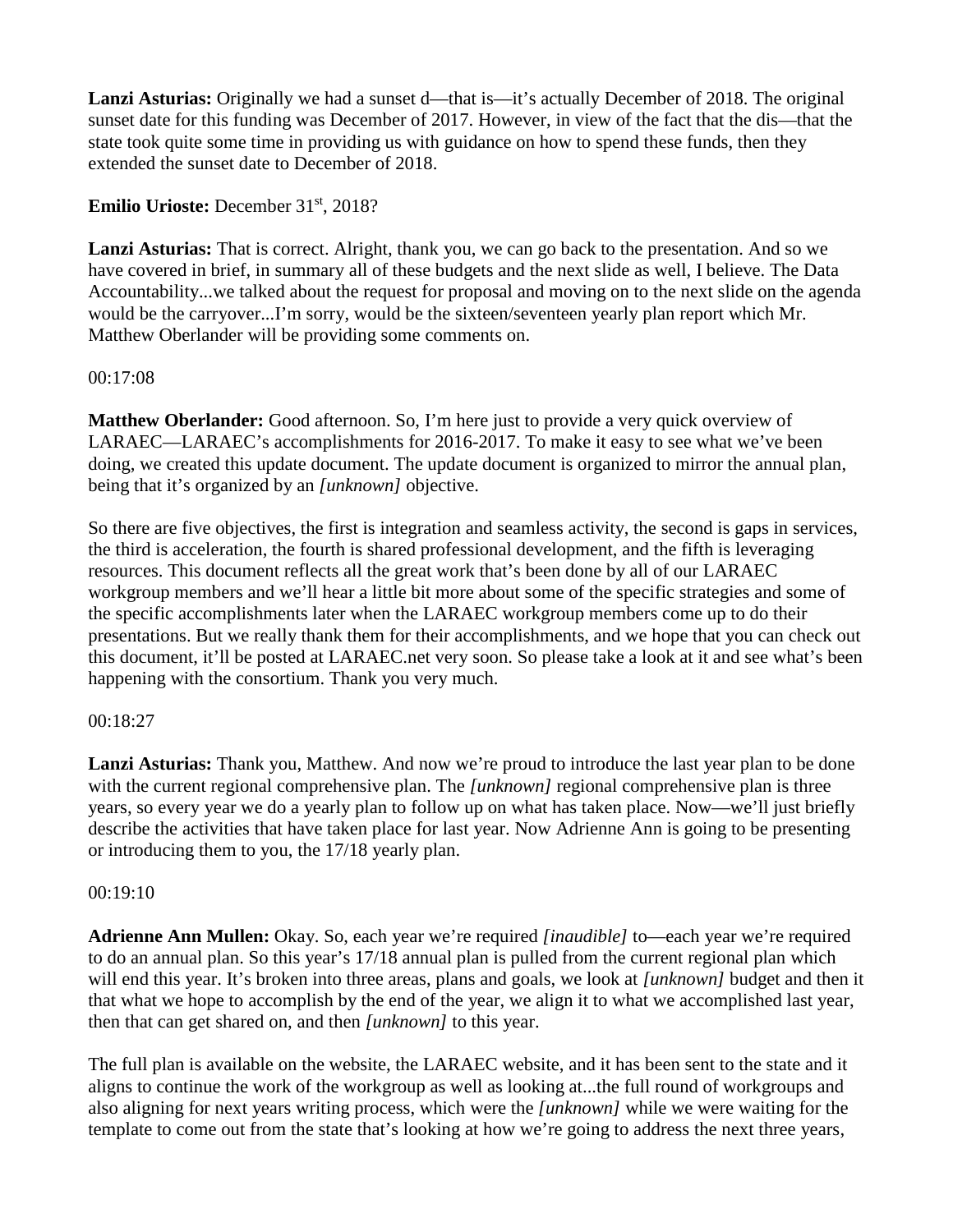and that's also included. There's no big surprises here, we're just continuing the good work that we've started in the past, so thank you.

# 00:20:24

Lanzi Asturias: Thank you, Dr. Mullen. And now, we're going to be talking about—if you are not familiar with the fact that LARAEC and actually, we—the state of California has adopted TE as its supporting system for the consortium, so everyone who would like to receive consortium funding from the state of California needs to do its reporting through TOPSPro Enterprise or the CASAS system, so Anita is going to be talking briefly about the report. Oh! Okay, so we have a pinch-hitter instead. Elvis?

# 00:21:09

**Elvis Carias:** In the true spirit of collaboration, she's not–she's not feeling to well so I'm going to go ahead and talk a little bit about this. So this report was due August 1st, *[unknown]* this is the combination of all type of *[unknown]*. It's divided into three parts, the first part here on the left align with the CASAS skill level gains, the middle part is the outcome—the middle part's the outcome but it's based for—based on students with twelve or more hours. On the far right it's all of the students, even those who just registered. Not necessarily *[inaudible]*. So I think we're pretty happy with the with *[inaudible]* this year. And we're working towards to have better numbers for next year now that the outcomes are better defined.

# 00:22:08

**Lanzi Asturias:** Yes, thank you, and—and I just wanted to say that K-12 are—K-12 districts, I'm pretty happy with the numbers, and they're very accurate. I believe that the community college has a comment about some of the information reported through TE. Dr. Mullen?

**Adrienne Ann Mullen:** Yes, Adrienne Ann Mullen again for the record from LATTC. And I just wanted to share, those numbers don't accurately reflect the *[unknown]* Community College district because not all of our *[unknown]* across our nine campuses of our district *[inaudible]*. That will change, we are—we're—we're staffing up and also expanding our *[unknown]* grant across our district, so it showed that we served like fourteen thousand and eight. The reality *[unknown]* last year we served ninety-two thousand individuals through adult education.

So it doesn't accurately reflect what who we have served in the district, but this is the way the state counts. Previous year they did not count this way, we did not know this was the way it would count, or we may have adjusted things prior to *[inaudible]*. But this grant is being built *[unknown]* is a metric of population that's new, so we hope that number will be an accurate—a more accurate reflection next year. So I just wanted that to be noted, that who we serve *[inaudible]*.

### 00:23:34

Lanzi Asturias: Okay. Thank you for the updates. Moving right along, we go on to the next update item which has to do with the eISP, which stands for Electronic Individualized Student Plan. And we had originally contracted with MC Squared, a software development firm. That plan did not materialize, and so now we're looking at—at—we're working with *[inaudible]*. We are in the final stages of deciding whether we contract with them in order to develop the...Electronic Individualized Student Plan. We just want to make you aware of it, they are very excited to come work for LARAEC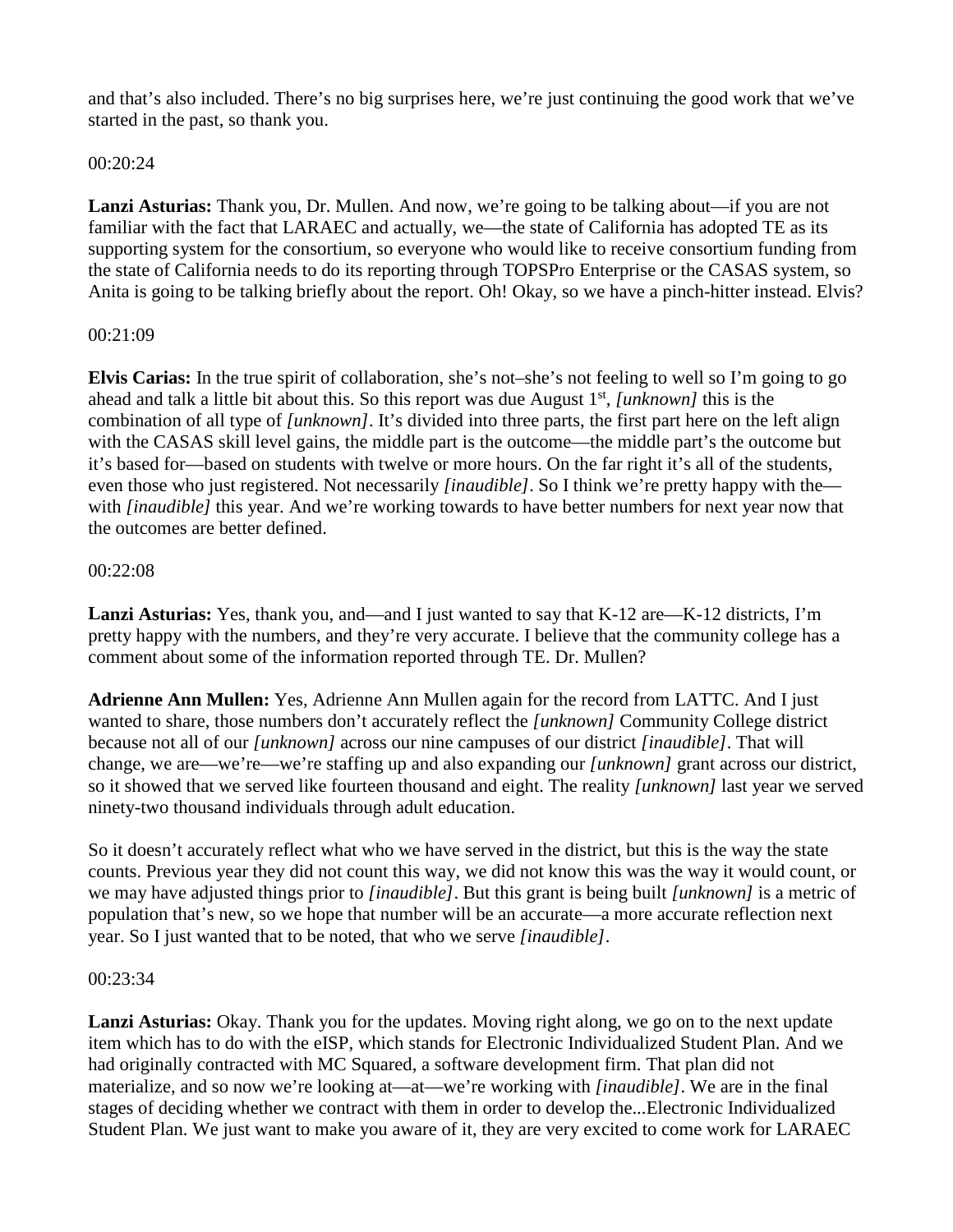and very interested in creating a product that makes sense for the students of the consortium. Now let me introduce Ms. Deanna Matsumoto, she's going to talk about our partnership with LAPL.

### 00:24:49

**Deanna Matsumoto:** In August, members of our LARAEC team met with staff from the Los Angeles Public Library Department of Life-Long Learning and the Office of Education and Literacy to discuss future proposals for our partnership. *[unknown]* LARAEC would like to craft a proposal which mounts certain aspects of the Los Angeles Public Library Strategic Plan, including increasing the *[unknown]* to library cards, participating in the Families for Literacy project, and coordinating citizenship resources through the library's new citizenship initiative program, melded with LARAEC's vision of expanding and improving students' access to knowledge. National Library Week and Adult Education Week coincide in April of 2018, so perhaps we can also target that time for a special partnership program.

00:25:52

**Lanzi Asturias:** Thank you.

**Joseph Stark:** Mr. Asturias, just a quick comment. Just a huge shout-out to LA Public Library and thank you for being patient with us as we move forward with this partnership, which I'm really excited about. And it's really going to benefit our learners across the—across the consortium. So thanks again for being patient with us.

**Lanzi Asturias:** Thank you, Mr. Stark. Moving right along...just a quick update on subject matter experts. As a matter of fact, the—subject matter work groups are going to be presenting today their recommendations for the work they have done—that has been done in the second part of last year. Actually, with me I have a nice little booklet that includes all the deliverables that the subject matter experts have given us. Okay, these are documents that they have created, and include findings, include the development of new curriculum, a number of other things. Those were the thirty-two elements that Mr. Oberlander reviewed with us, and most of them are associated with a deliverable. But all of the deliverables are included in this book. We wanted to give you a copy so that you can take it home.

# **[Everyone Laughs]**

Well actually—but, the work of the subject matter experts is important because that's what happens on the ground. That's how the plan, the regional comprehension plan of LARAEC is actually implemented. And so, we want to make sure that we pay tribute to the hard work that the subject matter experts have accomplished and all of this information is going to be posted on the website so that, you know, anyone that is interested can go in and look at the good work that has been accomplished.

### 00:28:09

The work that the subject matter experts has completed will also inform the direction that they will be taking next year. So in other words, throughout the old year, 16/17, they did a lot of work and they created a lot of projects, and as a consequence they have many suggestions for the executive team. The executive team has to look at those suggestions and their suggestions are going to be part of the direction that is going to be given to the subject matter experts next year. The subject matter experts will be meeting on October 6 to begin the creation of work plans or segments of work for the—for—for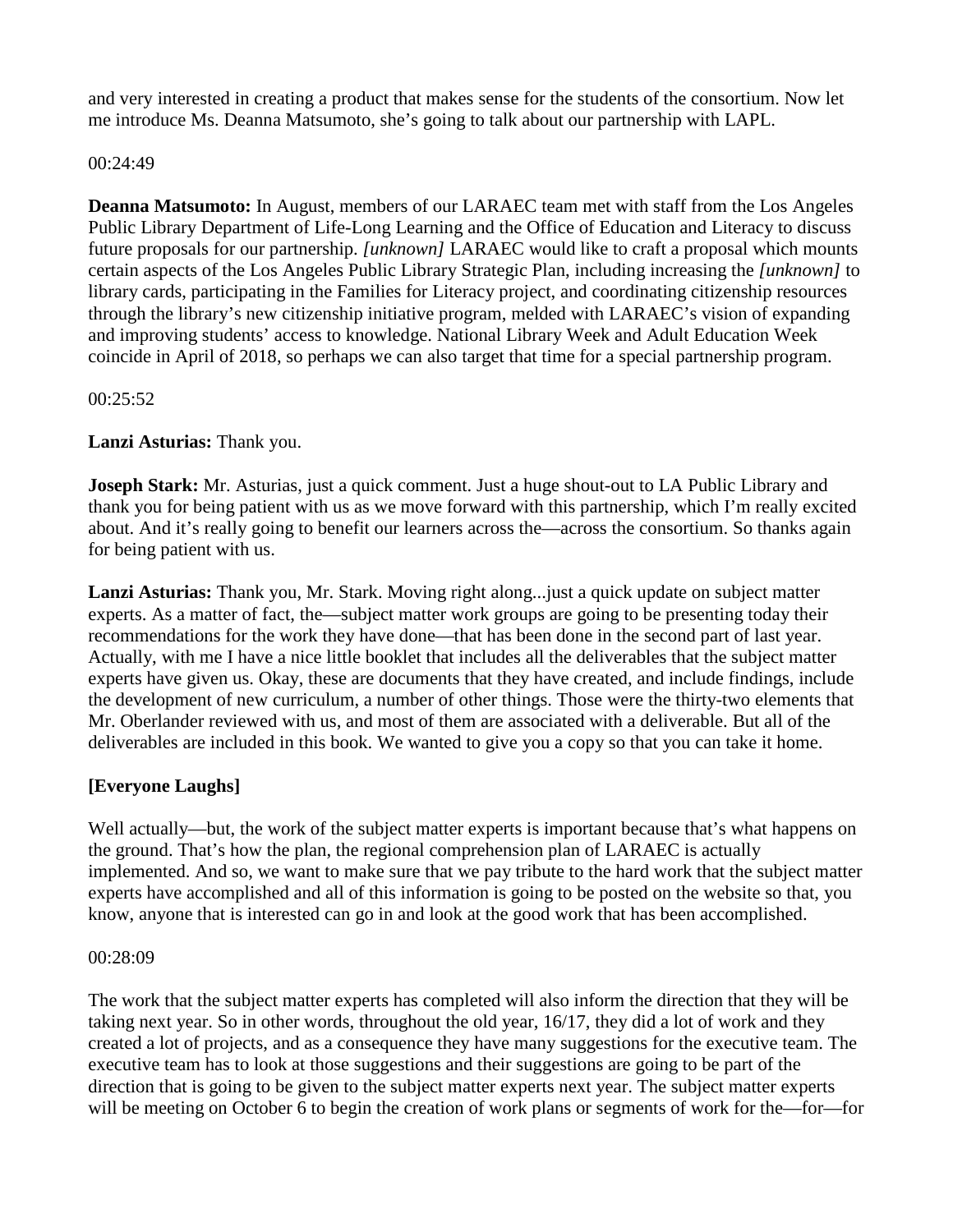this year. I know that there's a number of subject matter experts in the audience, so thank you for all your work, subject matter experts.

00:29:17

The next item...is just...an update. This is not really on the agenda, but we ask for your indulgence. We are providing a lot of dis—cross-district training, and we wanted to make everyone aware of the extent of the training that—that—that we are providing. So we're having a professional learning communities, a community for practice training, that's an in-person training, there will be three eight-hour sessions that a number of the subject matter—that all of the subject matter experts will be attending. And in addition to that, selected members of the district—each one of the districts will also be in attendance. In addition to that, just last week, actually, we had an integrated intensive training webinar that was the first of three. It was a total success, I've received nothing but, you know, really very good comments about it. Hopefully on October 24<sup>th</sup> more people can sign in and—and be a part of the webinar. Lot of good information is being offered through this meeting. And last but not least, we wanted to mention an additional training that is taking place for the ESL subject matter experts. Basically they are working on implementing the...working with the…

**Female Voice:** ELD.

**Lanzi Asturias:** ...curriculum to—to add the...what's the *[unknown]*? EL…

**Female Voice:** ELD framework?

**Lanzi Asturias:** ELD frameworks, thank you. Sorry, my memory is *[inaudible]*

**Female Voice:** That's okay.

00:31:02

**Lanzi Asturias:** Anyway. Okay. So, moving right along, there's a quick announcement that the state audit department is auditing LARAEC. We are soon to find out the results of that audit. LARAEC will have an opportunity to respond to it and once the response is made public, then people *[drowned out by banging noises]* on the website for the state auditors as well. Dr. Miller, *[drowned out by banging noises]*?

**Robert Miller:** How could you tell? I just wanted to just make sure the record was straight. The aud—I don't think the audit is auditing LARAEC. I think the—they're auditing Montebello to just make sure that Montebello has—but we are associated with that because of the relationship we have with Montebello.

**Lanzi Asturias:** That is correct.

**Robert Miller:** So LARAEC as an organization is not being audited. But they're looking into the individual records that each of us have at our districts in—as—as a result of our participation with LARAEC to make sure that there's no association with Montebello that is inappropriate.

**Lanzi Asturias:** Correct. Sorry, Mr. Garcia? You have a comment?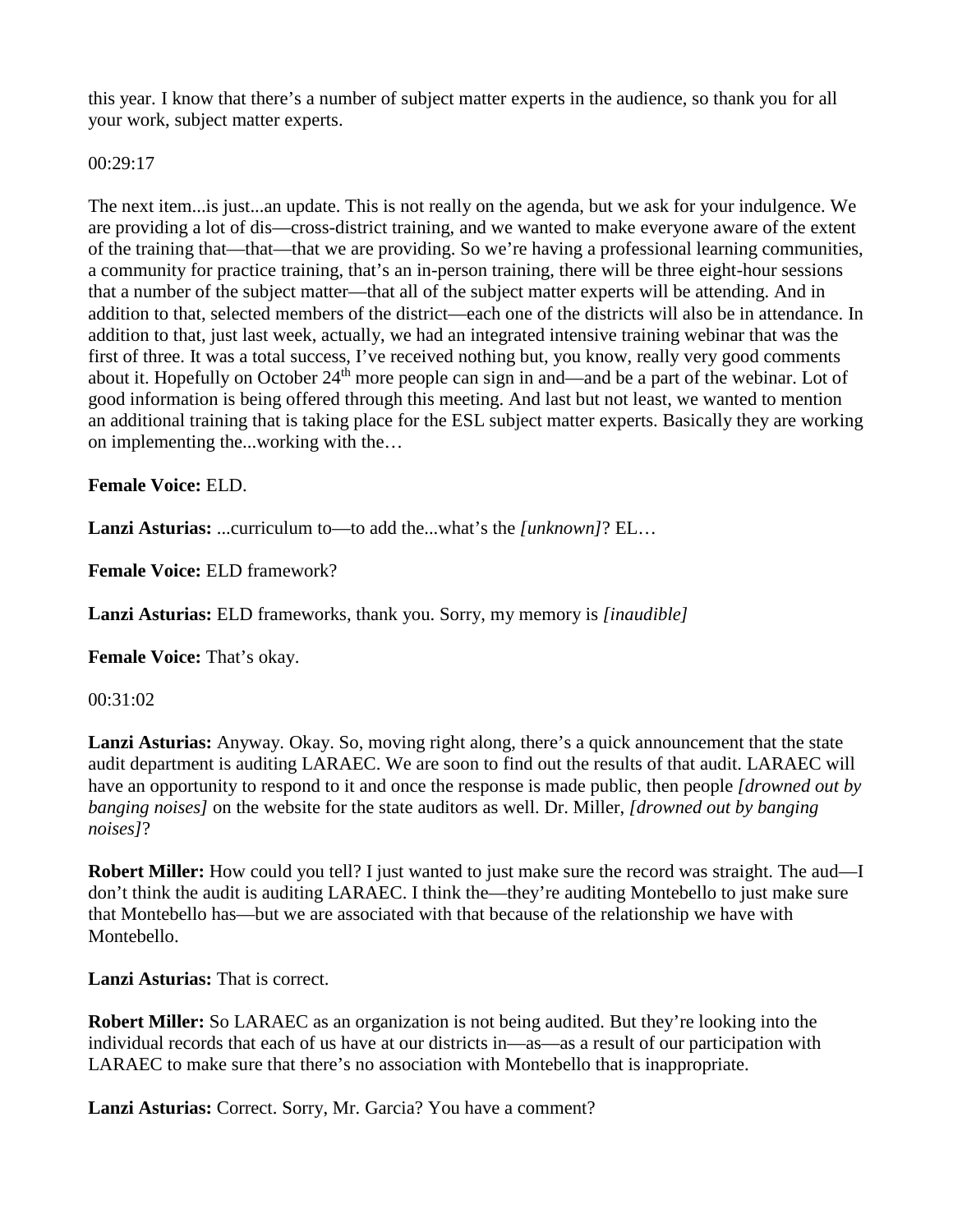**Dan Garcia:** If I could piggyback off of that, it's not just Montebello Adult School, Montebello Unified in its entirety is being audited. We're having a forensic audit throughout our district, so it's not just Montebello Adult School, it's our entire district. So, it's just for clarification point, so I just wanted to make sure the audience also knows that as well.

#### 00:33:00

**Lanzi Asturias:** Alright. Again, as the results of the audit become available, they will be posted for everyone to see. And now if we can get started with the presentations from the subject matter experts...but before we do that, we would like to talk a little bit about the pilot programs *[inaudible]*.

**Deanna Matsumoto:** LARAEC oversaw seventy pilot programs that address the AEBG strategy of seamless transition, student acceleration, student support, shared professional development, and leveraging resources. Included in the pilot were courses that incorporated aspects of integrated education and training. For example, integrating contextualized math skills into such CTE programs as welding, electrical and photovoltaic, and integrating English language skill into health career pathways.

In addition, blended or hybrid courses for ESL, ABE and ASE as well as bridge transition pilots and student counsel service—services were studied. Subject matter expert work groups, pilot and workgroup summaries and recommendations will follow. This is just an example of a live document that I'll—that's available to the public that shows—this is by program area: ASE and ABE. All of the blue are hyperlinked to a live document and *[unknown]* that they're all divided into separate program areas. So thank you, I think the first person will be Marjorie Schneider, the ABE *[inaudible]*

#### 00:35:02

**Joseph Stark:** Ms. Matsumoto, thank you for the presentation, so just to—you may have already said this, but this is all available on the website, correct? So anybody who would like to have more detail around those specific projects, it's there and you can click on the link and it'll go down even further, correct?

### **Deanna Matsumoto:** Correct.

**Marjorie Schneider:** Good afternoon, my name is Marjorie Schneider, I represent LAUSD ABE as well as the LARAEC ABE workgroup, and I am speaking for us all today. Our pilot programs...I think there may be a slide. Maybe not. Well, I'll start talking anyway. Oh, there we go. Our pilot programs fell into two categories: those that involved integrating ABE math with CTE vocational skills, and the other was using interactive software to enhance student language arts skills. With regard to the first category, what we found was that daily math instruction integrated with vocational skills, and I'm speaking specifically about four pathways: photovoltaics, welding, electrician, and neurological technician; we found that by providing daily contextualized instruction, students' pathway-specific math skills were well-developed. Their pathway completion was accelerated, I'll give you a couple examples: at Harbor Occupational Center eighty-one percent of the students completed one CTE course while enrolled in *[unknown]* math class. At East LA skills, seventy-one percent of the students at the end of the year passed the certification exam, and that is a twelve percent increase over 2016 *[unknown]*. And consequently, students' employability has increased.

00:37:31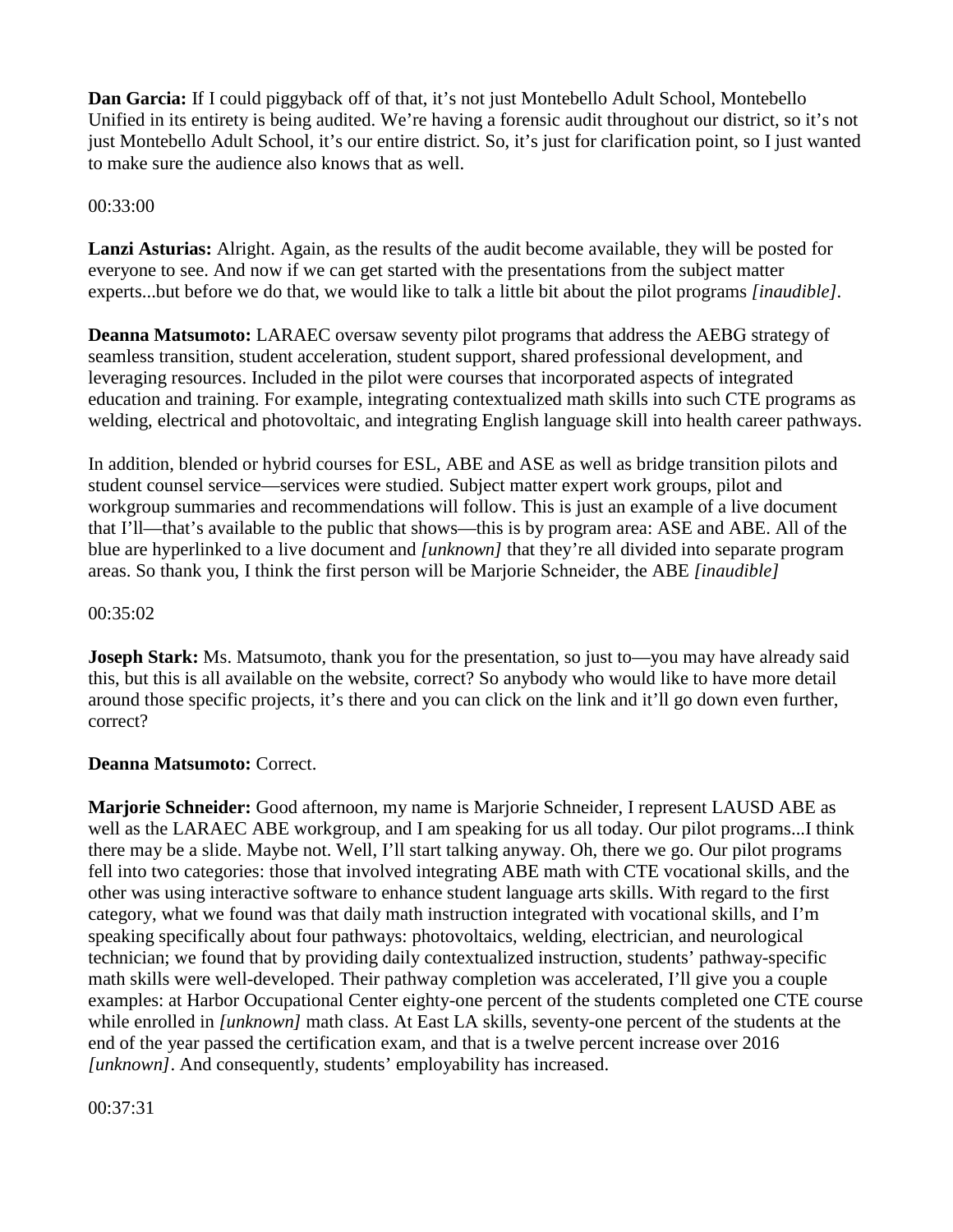With regards to the second category, we found that daily online interactive instruction and guided practice using interactive software, basic language arts interactive software, in this case Pre-HSE Bridges, seemed to help bridge the gap a bit between ABE and HSE preparation. For example, we did see that there was an average increase of one point two percent on both the *[unknown]* used in Culver City and the *[unknown]* used by LAUSD. So it's not...now, each pilot program report has recommendations *[inaudible]* and we went through them and we pretty much agreed with everything they said. So their recommendation became our recommendation.

The first, even though it's LAUSD-specific we all thought it was important and beneficial for the entire region, and that is to identify essential basic math skills for all CTE pathways. We also felt that making vocation-specific contextualized ABE math, *[unknown]* math, a prerequisite for the core pilot programs that we looked at—excuse me, the core pathways that we looked at, the electrician, photovoltaic, radiological technician, and welding. It's also being recommended that the TABE D in reading and math be used to place students in these pathway programs.

With regards to English language arts, our recommendation is that these interactive software programs be blended into a teacher-directed pre-HSE preparation course. And finally, again, even though this is LAUSD-specific, the other districts felt that this was something that would be important regionally, and maybe it would help them start building for example programs, and that is to encourage more collaboration between the CTE program, apprenticeship program, and industry. We are seeing our students progressing, moving forward in their college and core pathways, consequently these pilot programs will be continuing this year. And we look forward to seeing lots more success. Thank you.

Lanzi Asturias: Okay, move on to the next slide please. The next presentation is from the ASE workgroup, and they've prepared their presentation. And *[inaudible]*

**ASE Workgroup Female Voice 1 (Kim Brendzal):** Okay, we had some pilot programs under two categories, one being Accelerated Learning, and the others being Bridges and Pathways. One of the pilot programs was the Aztec software from LAUSD and that was a blended program. From Montebello we had GradPoint, which was also an online software program that integrated with offline activities and teacher support, where students would earn credits towards their high school diploma. The LAUSD Aztec one was more for *[inaudible]* high school. And what we found with the GradPoint is that the completion rate was pretty comparable with teacher-directed and with the laboratory courses, and about fifty percent of students who had taken the program were more likely to say they would take an online course in college, although they would prefer having a teacher too.

#### $00:41:40$

The third pilot program under accelerated learning was Schmoop, and this one was an online enrichment course. It was not done for credit, so completely non-credit. And we found it was not very successful as an independent learning tool and worked best when a teacher actually curated the lessons that coordinated with class materials. The other pilot program that we had was under Bridges and Pathways its Policy to Performance college transition program. So this pilot was basic information given on college systems, types of degrees, certificates, how they applied to college, financial aid processes, how to do the Accuplacer, and we also take online evaluations, utilize them with students so they can see possible goals and careers they can see in their future *[unknown]* and match what they were interested in. And also field trips were taken to occupational centers and community colleges, and what this pilot's findings were that college was actually an achievable goal, some of the students just never had that on their radar before. And recommendations will be on the following slide.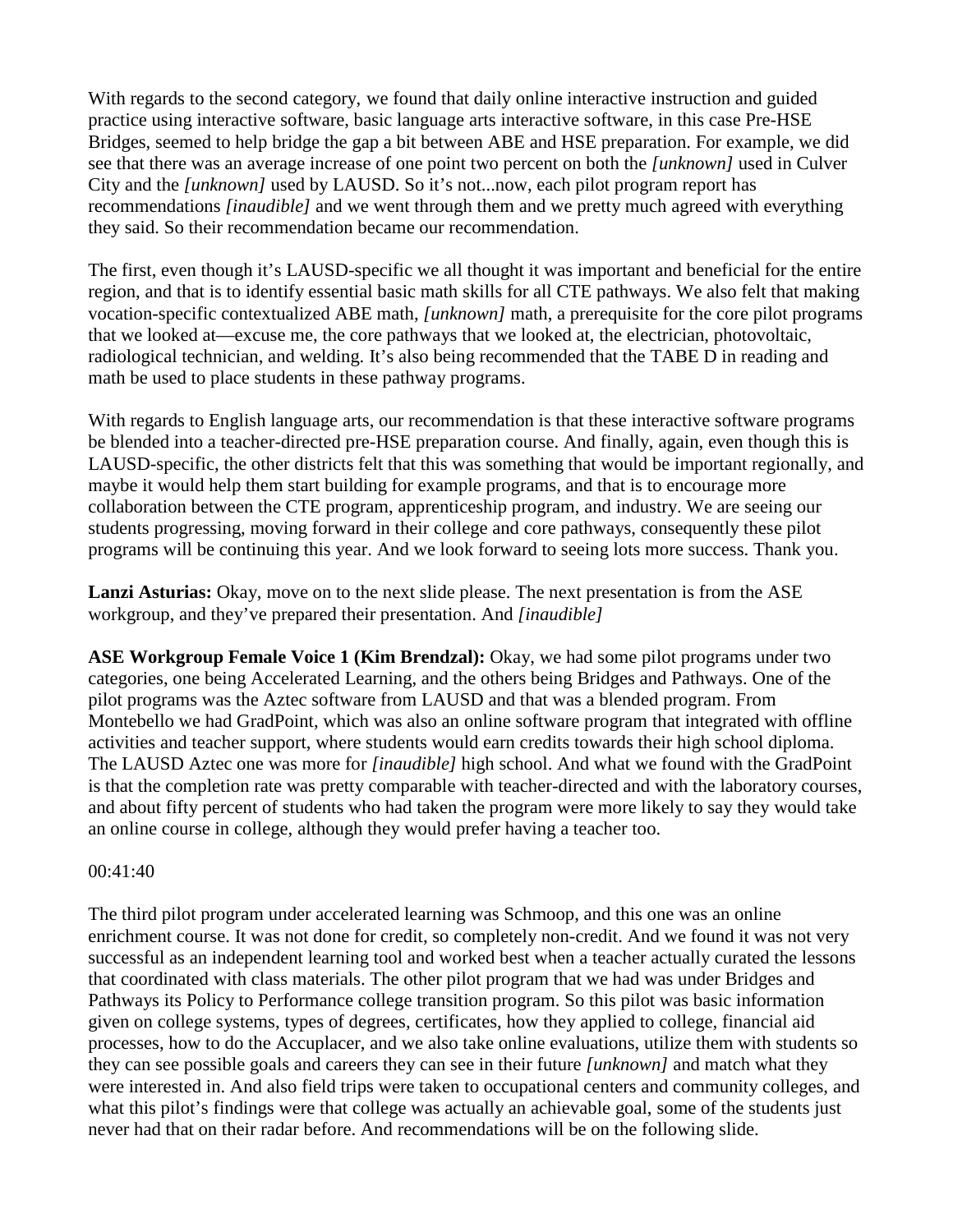**Elvis Carias:** *[inaudible]* Culver City has a pilot *[inaudible]* online program, it wasn't on there because *[inaudible]* but we'll get it on there, and we'll have details as far as *[inaudible]* we've been doing that for over a year, so...

**ASE Workgroup Male Voice 1 (Mark Kavanagh):** There's a special, sweet euphoria that we experience when we begin any kind of online learning initiative. Generally, the implementation is less sweet, and less euphoric. But, the good news is that students are very enthusiastic about online learning, but they definitely prefer blended learning. But we recommend that there is, you know, a really strong commitment to scheduling, lots of face-to-face time, that we—we build in support of offline supports, so—so, you know, keep mostly to really encourage persistence. Blending—blended learning is easy to talk about, it's actually quite difficult, it's really still emerging, so online professional development is just absolutely essential. And it doesn't really work unless we can really make the investment—invest in technology and technological support.

**Michelle Cohen:** Hi, I'm Michelle Cohen with LAUSD, and continuing with our recommendations, the first one, we really recommend all students make a transition, either between schools or between districts within the consortium, or from district *[inaudible]* community college. We would love to see counselors coordinate *[inaudible]* different schools to make the transition a little smoother. We need to further develop data tracking systems that monitor what our students are doing when they finish our high school program. We would love to get more tours going to—not only to the community colleges and job *[inaudible]* programs but let's look at some four-year schools, let's go on tours to some fouryear schools and see if we can *[inaudible]*. And last but not least, we would love to develop *[inaudible]*  community colleges for free concurrent enrollment *[inaudible]*.

00:45:40

So a word on that is, I was lucky at my school even though it wasn't one of the official pilots, but here we had West LA College come to our campus to teach Political Science 1, which was great. Students loved it, they almost all passed with high grades, they were excited to continue on but the payment was an issue. Because they do not have free concurrent enrollment like regular K-12 high schoolers do. We're trying to deal with payment for in-state tuition...a couple of our students do not *[unknown]* residency, so we're looking at *[unknown]* currently blocked from any further enrollment in colleges. So we think this should hopefully be a simple thing to do *[unknown]* so that would be a really great way for our students to start college even while *[inaudible]*.

### 00:46:43

**Lanzi Asturias:** Thank you. Okay, if we can move on to the next slide, and the CTE Workgroup, please.

**Alma Alvarez:** Hello, my name is Alma Alvarez, I am part of the CTE Subject Matter Experts Workgroup, and today I'm going to show you the—our discovery of deliverables with outcomes. We had the opportunity to present our career pathways at the AEDG conference where we were able to share the multiple entry and exit points between each pathway and articulate connections between adult schools and community colleges. We created twelve career pathways this year, and last year we created seven so we have a total of nineteen CTE pathways. We also met with LACCD Dean Ms. Mullen and she will be helping us to assist in—she will be assisting to create a CT summit where we're going to have the opportunity to work with counselors and teachers at the community college to continue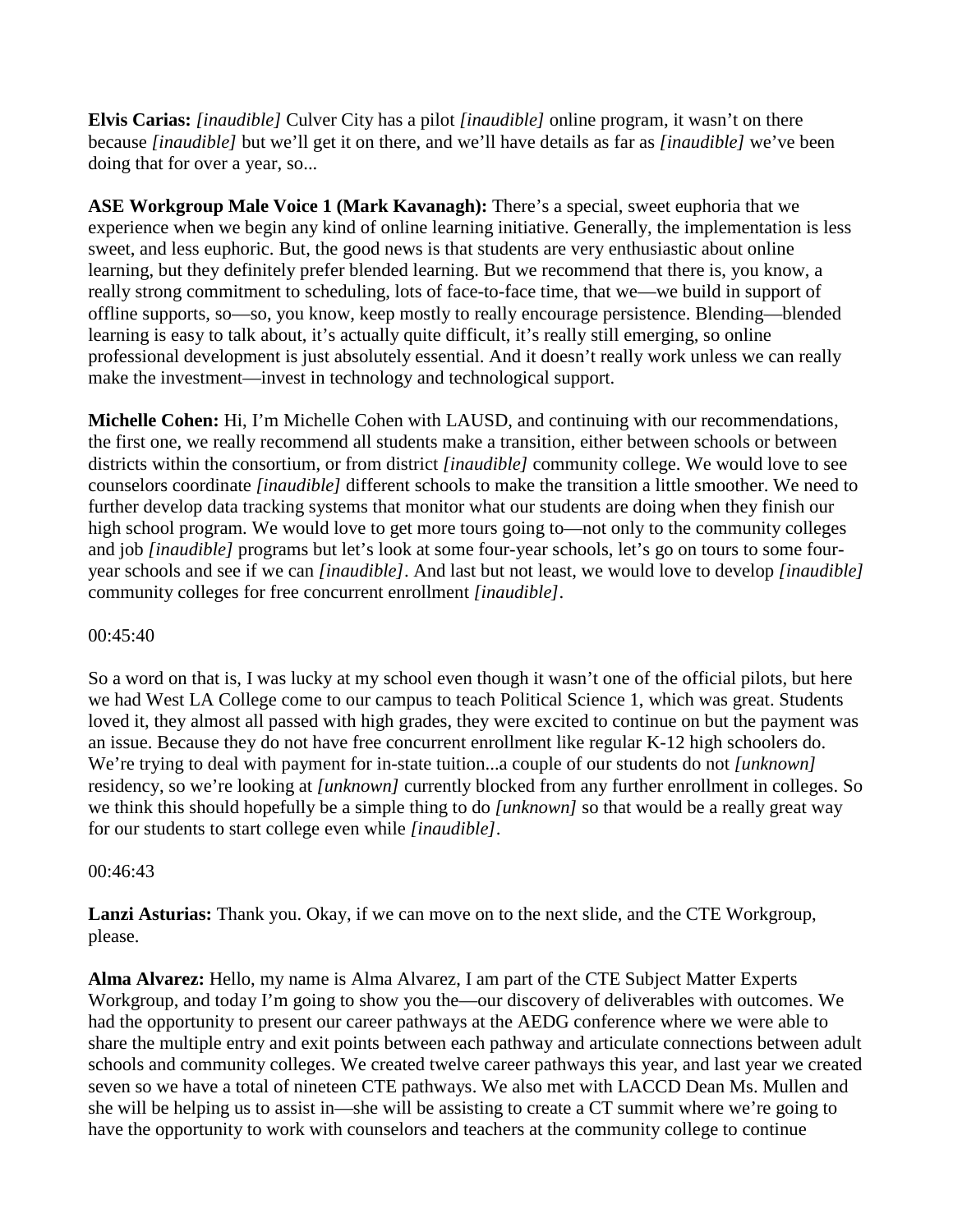building the pathways, reviewing the curriculum and also reviewing the assessments between colleges and adult schools.

Our CTE SME recommendations are to *[unknown]* develop avenues for articulation between colleges and adult schools. We also need to provide a glossary to define acronyms for the CT pathways, for counselors, teachers, and students to understand the acronyms between the pathways. We also need to review curriculum for selected pathways between colleges and adult schools. And we also would also like to outline the assessment between adult schools and colleges. We each one have our own assessment, different assessments for CTE and we would like to be able to outline the assessment so that if a student takes an assessment at an adult school, it would also transfer to a community college and vice versa. Thank you.

#### 00:49:20

**Lanzi Asturias:** Thank you, Ms. Alvarez. And the next slide is the Counseling group, Monica Balbuena.

**Monica Balbuena:** Hi there, Monica Balbuena. Coordinator of counseling services, Los Angeles Unified School District. And it's so wonderful to hear all of the counseling elements being incorporated into ABE and ASE because that is one of our findings as well. Our—some of our findings include students need more one-on-one and group counseling services to address the barriers to attendance and program completion. Even if—even someone available to make a phone call to a student to find out what happened, why aren't you coming back, proves to be very, very helpful. Counseling and probation should be imbedded in ASE coursework to increase retention and course completions, and basically students should always know that there's somewhere else to go, that this is just temporary and there's a path someplace else.

### 00:50:26

Each student should have awareness of the next steps and options in their educational career pathway, also related to our ISP or eISP, coming soon to a school near you. Ongoing student surveys are necessary to direct and focus counseling activities. We conducted several counseling workgroup surveys and study—focused study groups, and we were told what we need to do and we're very happy, and that should be an ongoing activity, not just a one-time thing. Counselors need tools to keep—help keep track of counseling services to provide students because we know that we're providing these services but we're not always good at making the notes or quantifying how much service we provide in the counseling area.

So our recommendations: review and edit our best practices guide based on feedback from a wider range of counseling staff. We'd like to share it out, have people comment it—comment on it, and bring it back. And it's again—that's a best practices guide that will continue to grow and be better and better. Continue, though, the one-on-one counseling pilot at Burbank Adult School, develop and implement a student transition tracking system, which I believe our eISP will be very helpful with. Identify the eISP platform and in the implementation of its use, with an emphasis on ESL and CTE programs because many times in the counseling world, counselors who are very concerned with our academic students, but we really, really need to focus on all of our students, counselors are counselors for everybody, we don't just check off boxes for academic students but we need to show our ESL and our CTE class students the next steps that they need to take. Thank you.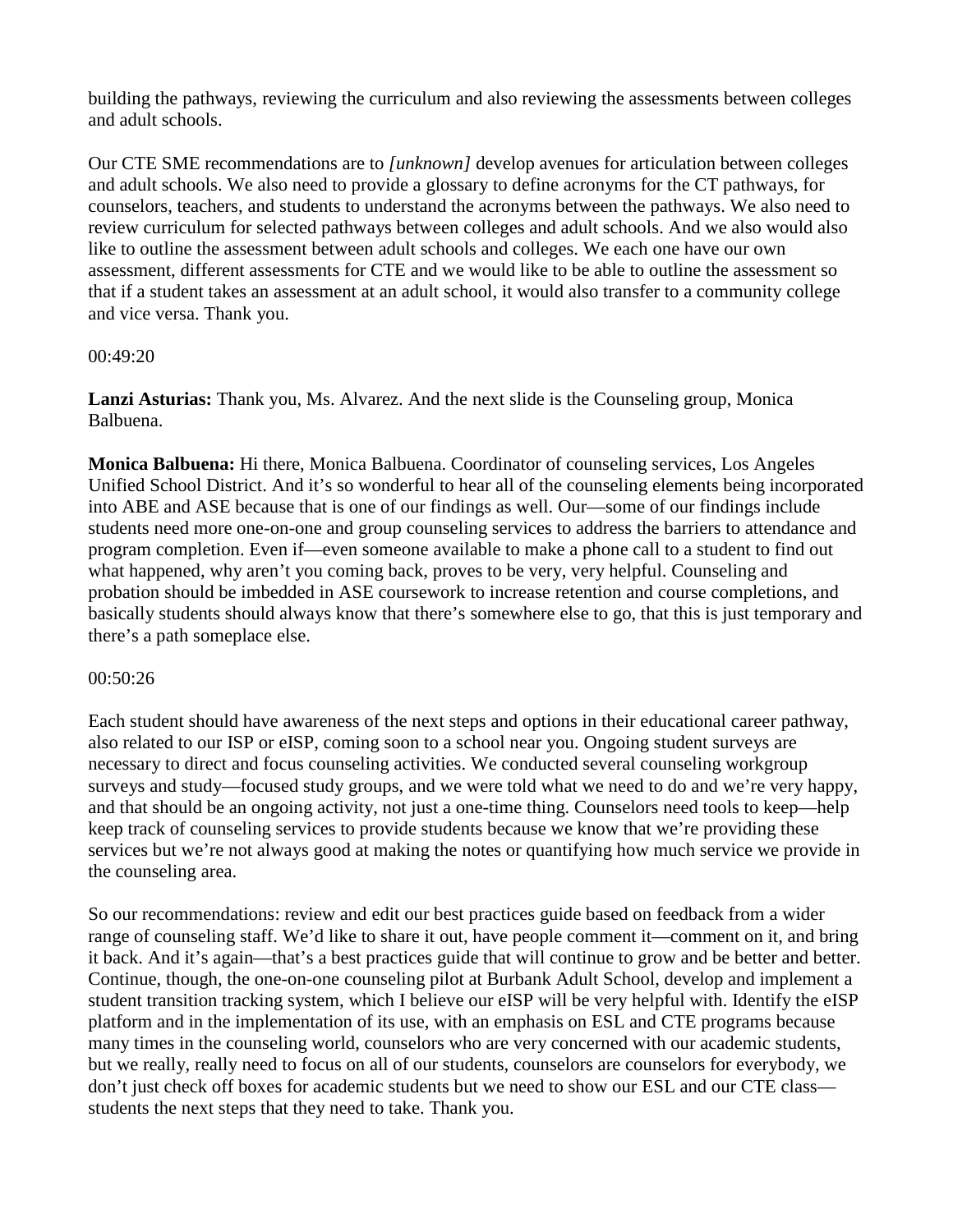#### 00:52:43

**Lanzi Asturias:** And so, to summarize all the work that all the subject matter experts are doing is to do things like providing increased guidance to our teachers—we have a comment? There's one more? Okay—sorry, so hit to the next slide, please. ESL! How could I forget? The largest group...represented by our students. I'm in trouble now, aren't I? Okay. So…

#### 00:53:24

**Cindy Diaz:** Hi, I'm Cindy Diaz from LA Unified School District, and…

**Marianne Noss:** I'm Marianne Noss, *[inaudible]* adult school (Burbank AS).

**Cindy Diaz:** And we're—make up part of the *[unknown]* (SME workgroup) team for ESL. We had a total of seven pilots plus one project that we were charged with last year. And these felt—cross over into covering LARAEC objectives of integrated training, accelerated learning, blended learning, curriculum alignment and assessment. And for the sake of time and *[unknown]* we have taken the liberty to combine some similar ones together into four categories.

The first one, integration, education and training, otherwise known as IET or our *[unknown]* and CTE career pathways project. Next, digital learning, part of accelerated and blended learning. We tried out programs Let's Talk, Burlington English, and Rosetta Stone. Promotional test options, part of our curriculum alignment and assessment. We had—we tried a hybrid CASAS and EL Civics promotional testing. All four adult ed districts were involved in the pilot and project in one way or another and each school or district that took part completed a final pilot evaluation showed on the sheet at the end I showed you earlier. It is from these evaluation results as a whole that we formed our recommendation.

#### 00:55:27

The first set of recommendations are integrated training. *[unknown]* classes that coordinated with *[unknown]*-specific CTE pathways. Some common things appeared when looking at the results. In most of these classes there was low enrollment so we determined that there would need to better investigate and match student goals and interest to specific path—CTE pathways. We would market and promote new programs within the school and also in the community. A good way to raise awareness would be to incorporate these new types of classes and programs into an intake or pathways orientation and have teachers or counselors follow up with student goal-setting and achievement. This is an overlapping thing with counseling and other programs to, the eISP would be helpful in that. And when planning IET programs in the future, we keep in mind scheduling and other logistics to maximize student enrollment.

**Marianne Noss:** Okay, as far as utilizing digital learning to improve *[unknown]*, we've only scraped the surface of what—our available resources. Several criteria emerged and we find it's more beneficial for students to be able to access this program at school and at home for extensive application of learning. So students and teachers need to be mindful of the resource's potential benefit to *[inaudible]* and committed about using the program and teachers might require instructional tech support for self *[unknown]* usage. We should continue to try out additional digital products in different ways, and keep track of the best ones for ESL. And as far as using your computer, using a cell phone, not all students have computers at home, so the libraries are a very good place for them to practice their English as well. *[inaudible]*.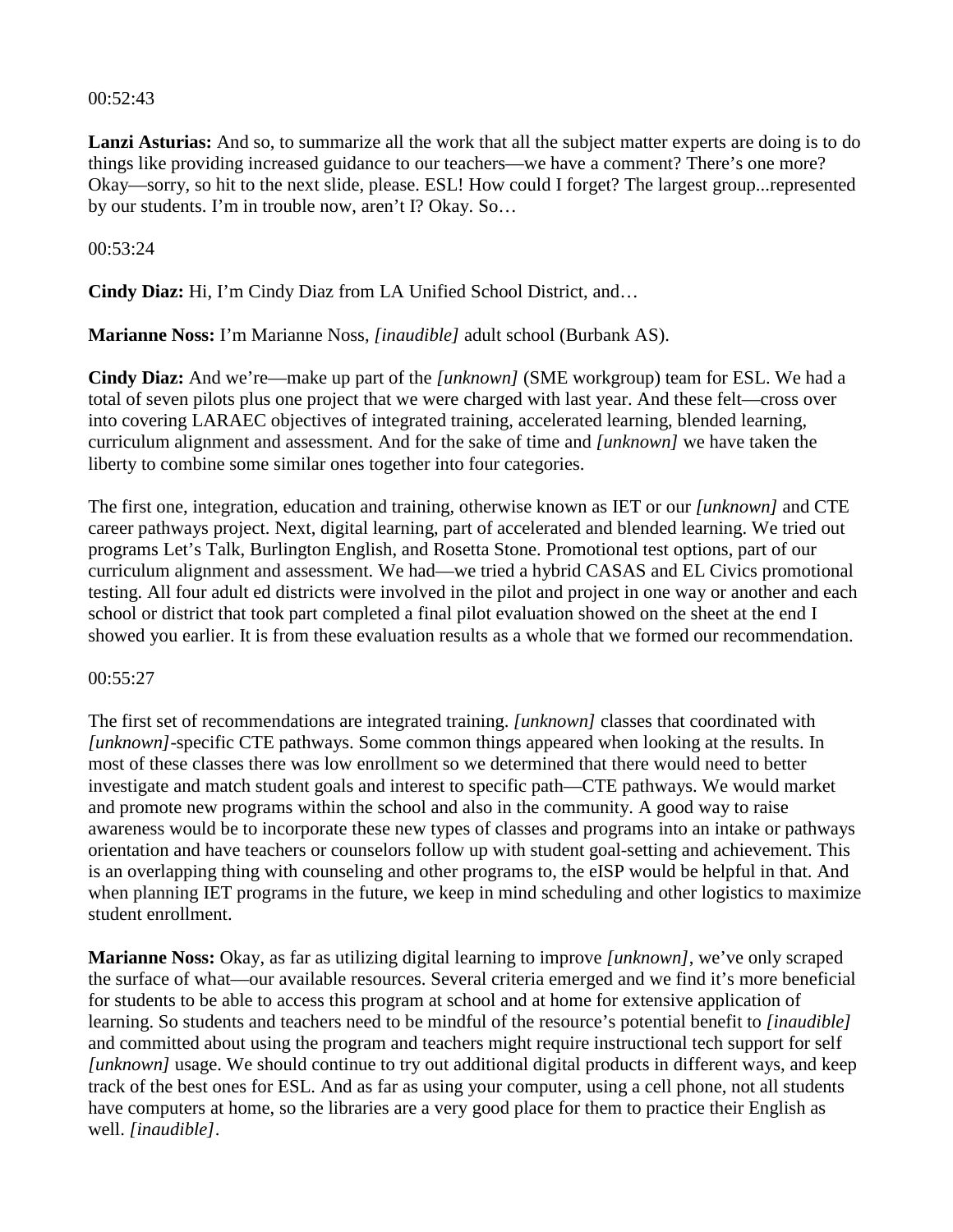#### 00:57:40

**Cindy Diaz:** After revising ESL court outlines, the next step is to revise or match the promotional assessment to them to go hand in hand as a complete package. Since we're required to report ESL learning gains by CASAS and EL Civics test results, it follows that we should attempt to integrate one or both of them into the promotional test process, so these pilots did just that. Its conclusions were that the tests as they exist do not satisfy the real—the reliability factor that the tests should have because they don't yet...test what need to be tested, they don't… the core outline competency at the levels or the standards either.

However, at this time revisions are being made to better serve that need, so we should continue to consider this as a viable option as either part of the promotional battery itself or one of the requirements for level completion in addition to an end-of-term assessment. And for the option of using this part of the test, we would need to make sure correlation to the course outline and improve writing and speaking rubrics, and consequently provide teacher training for implementation.

**Marianne Noss:** And the last one, the promotional test options. The next step is to revise or match a promotional assessment to that *[inaudible]* a complete package. Since we are required to report ESL learning gains—one second. Sorry. We tested—over the course outline thirty teachers were testing these at one point *[unknown]* levels one through six were tested. And at the beginning of each level, we probably need a list of proficiencies so that they're—they're included in teaching *[inaudible]*  objectives*.* Core competencies may not be taught, but we need to test this prior knowledge so that we can target specific competencies within the levels. Some teachers may provide feedback or suggestions through this course outline and we always ask teachers to do that, actually.

Once a final version is available we need to provide professional development LARAEC-wide so that all teachers are familiar and can teach *[inaudible]* effectively and efficiently to students. And these course outlines were a work in progress *[inaudible]* so we were really trying to improve that to make them comprehensive and very efficient. So in conclusion, our recommendations are based on all of the report, feedback, input, and suggestions compiled from all pilots and all the teachers that we received and analyzed. We continue to do work that the pilot *[inaudible]*. Thank you for your attention.

#### 01:00:49

**Lanzi Asturias:** Alright, thank you ESL workgroup. Okay, so the summary that I was trying to do before...so all of the work that is being done currently by the workgroups and through the pilots incorporates the strategies that were identified in the regional comprehensive plan in order to accelerate student learning, in order to guide—better guidance to students, to align the curriculum, to increase collaborations with other business and industry and other adult education providers, and in general to improve adult education. But the purpose of all these activities and work is to test out different strategies to make sure that they work before we move to do a large-scale implementation. With that, now we move on to the next element which is public comment. We have only one speaker, which is Mr. Greg Dobie, representing the Los Angeles Public Library.

#### 01:02:20

**Greg Dobie:** Hello. I'm here representing my boss Kelly Tyler who's at a conference this week, and also here from the library we have Giselle Hernandez, *[inaudible]*, and Priscilla *[inaudible]* from the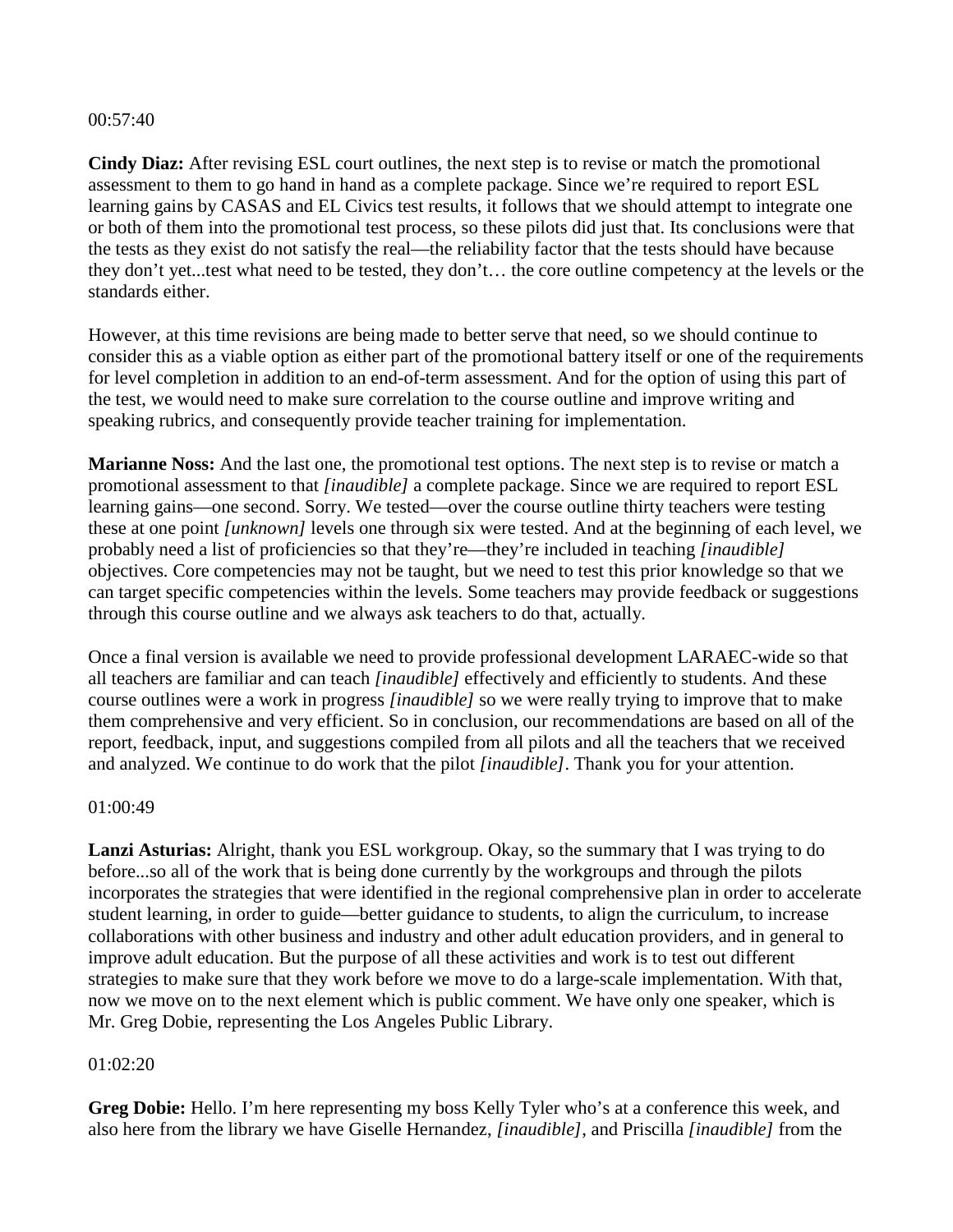adult literacy office. Thanks again to Deanna for meeting with us at the library recently and discussing some possible collaborations with LARAEC. Deanna mentioned in particular some of the possible areas of collaboration, with for example the library's Families for Literacy program, also issuing library cards, and the citizenship initiative. In particular, getting library cards into the hands of LARAEC students and getting the LARAEC student into the library branches. That's something that will really benefit LARAEC students, and also our programs will help *[inaudible]*. I brought—we brought along today the library's strategic plan for 2015 through 2020, and this is a way for board members to look to see as we have been at where LARAEC objectives and library objectives intersect. So thank you all for being patient with us too, and we look forward to continuing to share work with LARAEC. So we'll be around if anybody has any questions about some of the library ideas and thanks for having us come to the meeting.

01:04:05

**Lanzi Asturias:** Thank you, Mr. Dobie.

**Greg Dobie:** You're welcome, sir. Yes ma'am.

**Joseph Stark:** Mr. Asturias, before we continue, I was wondering—I don't know if any of the other members have comments about some of what was shared...you know, regarding the work groups. Is that—would it be appropriate to make some comments at this time?

**Lanzi Asturias:** Absolutely.

**Joseph Stark:** Okay. Just three quick comments, I mean, first of all, YAY. Amazing work by workgroups, the teachers, the administrators, just incredible progress I think this year, very exciting to see. Just three quick comments: first of all, really happy to see kind of this focus on particularly digital literacy and blended learning. I think that's a tremendous area of growth for us as we look to accelerate our learners' progress, so they have tremendous benefit across our programs. I'd like to see CTE be included as well in on that work, and tremendous opportunities for CTE programs as well. And as we start getting data around how that's benefiting adult learners, I think we need to really make sure and highlight that. So as hopefully new resources come in, and as a—as a, you know, as a consortium we're deciding kind of where to allocate resources I think that would sort of be the area for growth. It really serves two purposes, accelerating students' skills but then also utilizing technology in a really meaningful way for students.

The next is I just want to echo Ms. Balbuena's call for—for equity regarding our counseling services. We've had traditionally a lot of our ESL and other populations have really been left out of the counseling loop in many cases. And so I applaud Burbank, my former district, for implementing a oneto-one model. I think every single student deserves counseling and I want to applaud Burbank for implementing that, I think all of our districts including LAUSD and others should get to a point where each and every student has that one-on-one counseling experience. So I want to definitely highlight that, and again as we get familiar with the tools of the—of how we're going to be working with students, whether it's an eISP, whatever, nothing beats the face-to-face interaction, which I don't think there's anything holding us back at this point from implementing that sooner rather than later while we're waiting on some of the tools to emerge.

Lastly, ESL...you know, again, great, great work with the workgroup. I'd like to encourage you to— ESL workgroup to...to definitely look at multiple measures instead of maybe a one-size-fits-all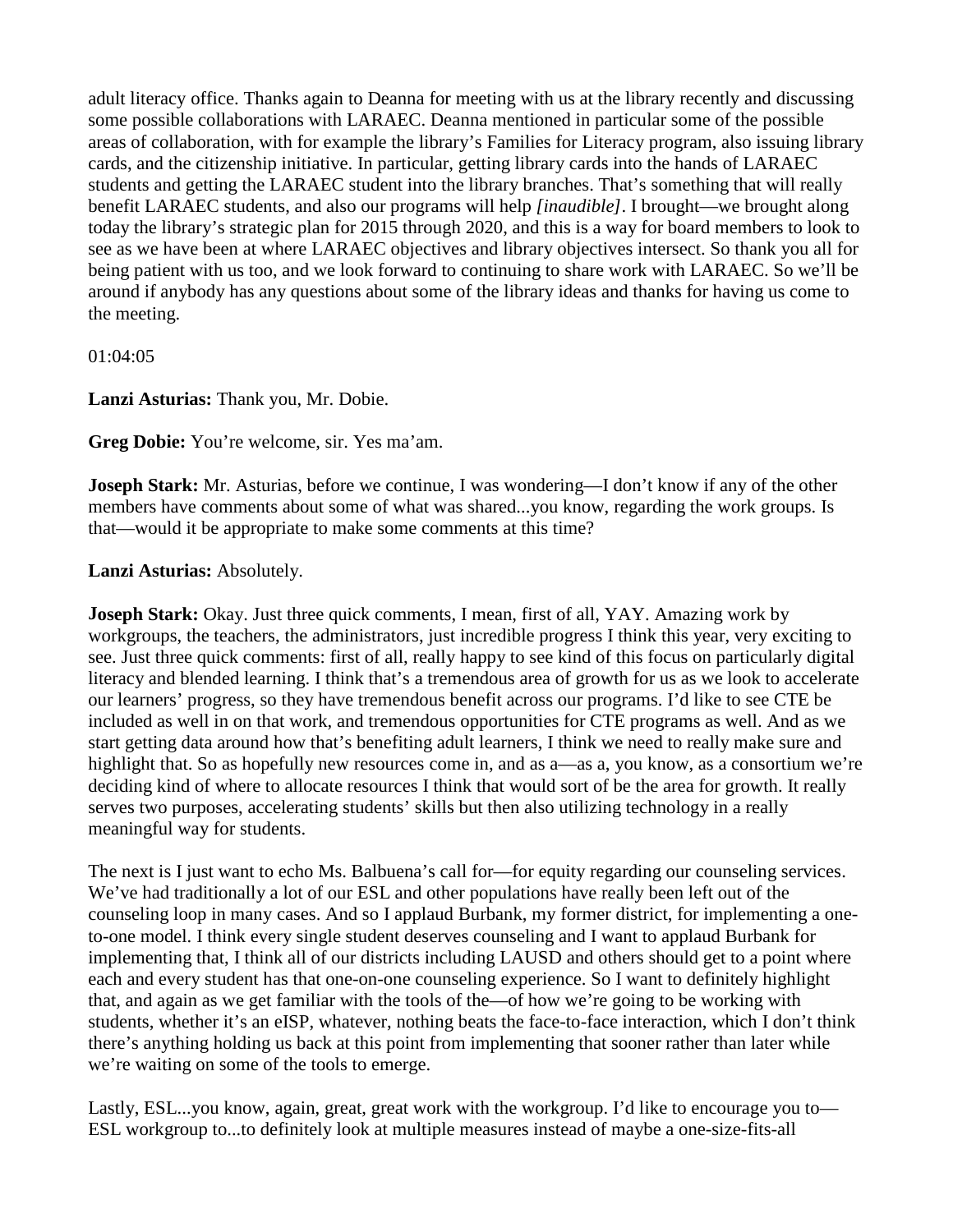approach with assessment which may or may not necessarily serve all learners. I'd like us to really focus on more of a mastery-based approach where students are demonstrating skills and competency as they move through the course and not necessarily waiting til the end of the course. And...I can't read my writing. I think that was about it. But again, great work, phenomenal work by the workgroups.

**Lanzi Asturias:** Thank you, Mr. Stark. Would anyone else like—like to comment?

# 01:07:31

**Veronica Montes:** I just want to say that it's exciting to see all the work that it—that has taken place, I know our first two years of the collaboration or the attempts at collaboration were frustrating cause they were slow, and we were all getting to know each other and everybody was kind of like, "Are we really sage, should we really be doing this?" And it's just amazing to see what that true collaboration looks like. And—and that—I think there's value in letting the state know and letting people know that—that's a process, to build trust among different agencies. I mean—to build trust even within your own schools, right? But when you're talking about across five completely different agencies that—that very often have had kind of a competitive nature, right? And to see now that what it looks like when when we're all working together for the benefit of our students because really, really, really...that's the bottom line. And so I can only imagine what students in our region are going to have access to as we continue to move that collaborative effort forward, so...awesome.

**Lanzi Asturias:** Thank you. And...Mr. Garcia?

### 01:08:51

**Dan Garcia:** Lanzi, if I may. I did my walk-throughs earlier this year in the school year with our classrooms and one of the students did address me and said, "I don't want to lose my teacher, though. I'm doing online stuff but I don't want to lose my teacher." They still love the direct teaching as well. The way I explained it to the student and the staff and also to the students in the classroom was, we are trying to prepare you for the next step to the community college, to the college. We have younger children; my son's bringing home an iPad, and homework done on the iPad. I go, they know how to use the—the phones quicker than we did. So what we're trying to do, we're trying to integrate the technology piece into your curriculum as well. To get them comfortable. To get them acclimated. Because of the fact—a lot of times, they—their actual kids are able to help them with technology in in the actual computer part of it where they're a little wary. Because some of our students or a lot of our students are wary of using the computer. They're not wary of using the phones so much, *[inaudible].* 

But that is something that is a discomfort level right now at this point in time for some of our students. Because of the fact it's like, "Oo, I'm not used to using a computer," and I saw firsthand in Ms. Brendzal's class, they use GradPoint. And they are using a blended learning as well. They do pen and paper, and/or they go on GradPoint where they do the computer work. And...and it's teacher-directed as well. So they're really a combination of multiple things—our—our board president, our school board president did walk into her classroom and was quite impressed because the fact there was multiple ways that they were learning, the students were learning. So, you know, I do applaud you as specialty groups, and—and trying to break that barrier for our students—not to be afraid of technology. I'm not Mr. Techie myself, don't get me wrong.

But I think that's a piece that needs to continue to be addressed and that also it's a culture that Emilio and I and the group here was talking about within our own staff, our own staff has to be comfortable in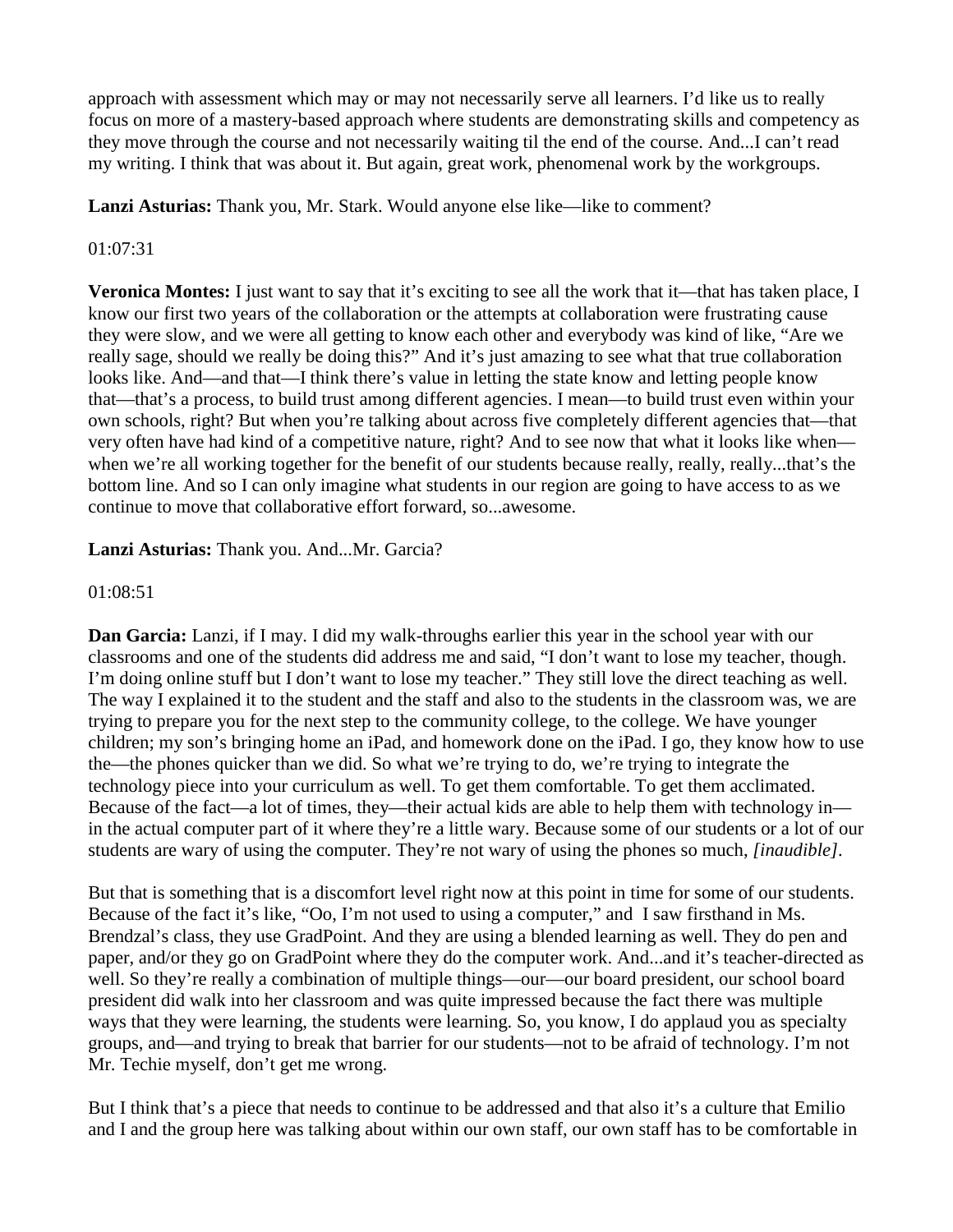learning how to use the technology to teach our own students. And that's something that we continue to work on. Because that is becoming—that is the day and age that we're in. And that's an obstacle as administration that we're seeing too because our own teachers are like, "I don't want to touch that, we used to do it this way with pen and paper." Well, unfortunately, things have changed and you all know that and we're all making that adjustment. And that—I just think that is something that could continue to be emphasized. Not just our students, but our staff as well. And you being the subject matter experts, that's something I think that we can continue to implement. I'm sorry for going off on a tangent, but I think it's pretty important.

# 01:11:38

**Emilio Urioste:** It's a good tangent. It's a good tangent. Actually, I—I want to piggyback on that and share if I may that in Burbank in ESL levels one through six, each student has been given a flash drive and they must create a digital portfolio by the end of the fall semester. That would include a powerpoint, that would include a resume, a cover letter, letters of recommendation, scanning any diploma or certifications that they have. And they would have that on their flash drive.

Now, the challenge here and the reason we're doing this is when our students go out into the workforce to look for a job, and I'll just pick a site, I don't have anything to do with them, and they go to look for a job, let's say at Target, they're not going to be handed a piece of paper and a pen, and that's what I said to our teachers. They're going to be pointed to a workstation. It would be criminal if our students could not access these jobs because they do not know how to utilize the technology. Honestly, it's criminal with a capital "C". And so our job is to integrate that technology in the classrooms, and I know that all of us are striving to do that. Is it tough? Absolutely. But frankly, it has to be done. And everything that we have coming from the state actually is about that, it's about integrating the technology, the workforce skills, embedding it into the instruction and especially in the area of ESL.

So, we're excited about that, we're chipping away at it, but we're providing the professional development, Ms. Noss is back here, she can nod that that's occurring, I'll pay you later. And that is occurring and we're also doing special workshops including on Saturday for students. Cause not everybody gets it the first time and technology can be scary. So we're bringing in workshops on Saturdays for students to come in on Saturday and be able to work on that digital portfolio. So we're excited about those opportunities. But these are things that have to be done, I thought I saw a hand out here.

### 01:13:46

**Female LAPL Representative:** Yeah, I just wanted to piggyback on what you were saying, *[inaudible]* from the Los Angeles Public Library. And our *[unknown]* volunteers now, our volunteers have to become *[inaudible]* with computers if they want to teach. So when the tutors are *[inaudible]* helping our learners, they can *[inaudible]*.

**Emilio Urioste:** Bless you.

# **Female LAPL Representative:** *[inaudible]*

01:14:15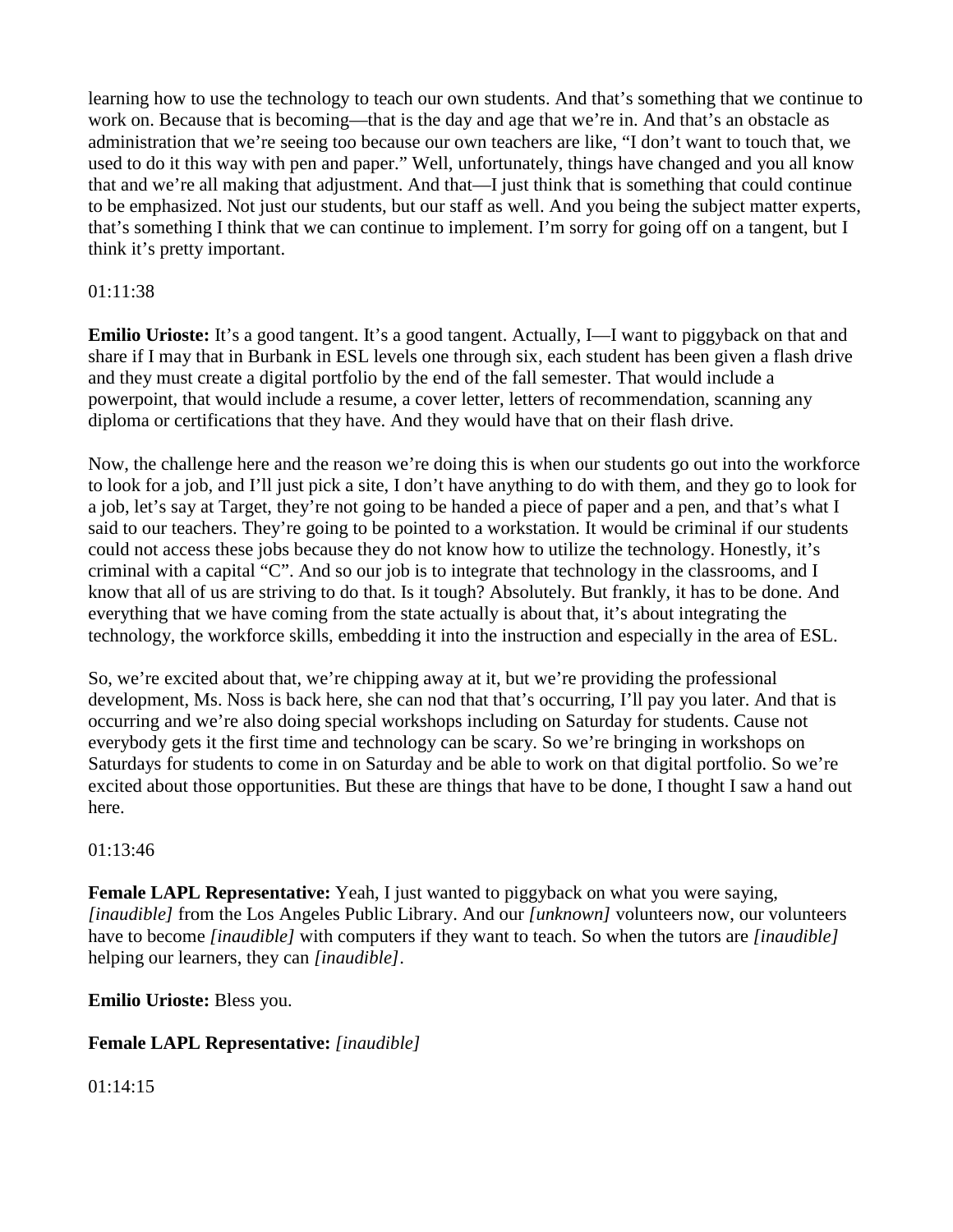**Lanzi Asturias:** Excellent. And so other comments or *[unknown]* from the executive board? We will then now move on to the next item. Next slide, please. Oh, I'm sorry, the action items, absolutely. And Mr. Urioste will propose to...three action items.

**Emilio Urioste:** I would like to make a motion that we approve the two—2016-17 budgets that support the consortium activities. The next motion—well, I guess it's one at a time.

**Joseph Stark:** Second.

**Lanzi Asturias:** All those...all those in favor?

**Emilio Urioste:** Do we have any—any call for questions, or...?

Lanzi Asturias: So, any discussion on the budget—on any of the budgets presented?

**Veronica Montes:** Can I have more money?

**Robert Miller:** Beyond the purview of this *[unknown]*.

**Lanzi Asturias:** Good discussion, thank you.

**Emilio Urioste:** All those in favor…

**Lanzi Asturias:** So, all those in favor?

**All Board Members:** Aye.

**Lanzi Asturias:** Motion approved. Next item.

01:15:33

**Emilio Urioste:** I'd like to approve the Data and Accountability Plan and budget as submitted.

**Dan Garcia:** I'll second.

**Lanzi Asturias:** Any discussion?

**Emilio Urioste:** I—again, I want to—I'm sorry, I want to confirm that the expenditure of those funds is by 12/31 2018?

**Lanzi Asturias:** That is correct.

**Emilio Urioste:** Okay.

**Lanzi Asturias:** There is a letter that was sent by the state to authorize the extension of that period. It was sent approximately two months ago.

**Emilio Urioste:** Thank you.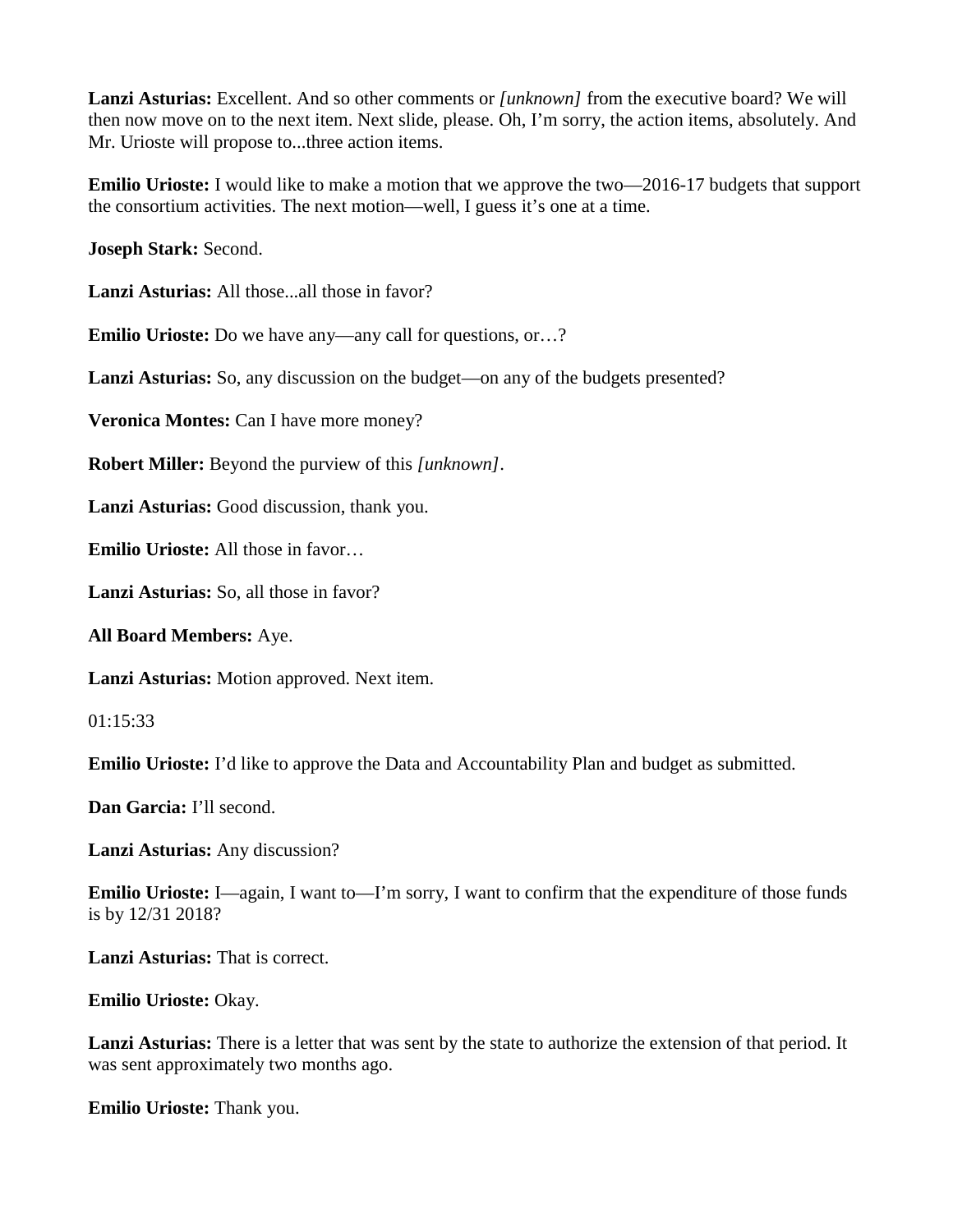**Lanzi Asturias:** All those in favor?

**All Board Members:** Aye.

**Lanzi Asturias:** And so approved. We move on to the last action item.

 $01.16.18$ 

**Emilio Urioste:** I'd like to approve—or, motion to approve the 2017-18 yearly plan as submitted.

**Lanzi Asturias:** Any discussion of the plan?

**Male Voice:** *[inaudible]* second.

**Lanzi Asturias:** Is there a second?

**Male Voice:** You need a second.

**Veronica Montes:** Second!

**Lanzi Asturias:** Thank you, Ms. Montes. Any discussion of the plan? Okay, all those in favor?

**All Board Members:** Aye.

**Veronica Montes: ...**Yi-yi.

**Lanzi Asturias:** And so approved. And that brings us to the conclusion of this meeting. Thank you to the audiences for your attendance and for your comments. Are there any comments from the executive board?

**Emilio Urioste:** Do we—do we have a date, I'm sorry, for our next meeting? Or is it to be determined?

Lanzi Asturias: Yes we do. The next open meeting is...

**Veronica Montes:** November 3rd.

Lanzi Asturias: ...it's scheduled for November 3<sup>rd</sup>, 2017. Dr. Miller?

01:17:20

**Robert Miller:** Yeah, I—I apologize I had to step out so maybe someone said this, but I do want to thank the subject matter experts for all of your—your work. I do want to talk with my colleagues here about ways in which we can make sure that we take the work that you've done and use it in a significant and a useful way with all of this. Some of the things I heard were a little surprising, frankly, because we, you know, we know that some things are happening differently, so that means we're not doing the job that we should be with communicating the facts of how our programs are operating. But I do appreciate very much all that hard work, I know that those few slides result—were—was the result of hours and hours and hours of hard work. So I assure you we're going to take that information and do something useful with it, so thank you again very much.